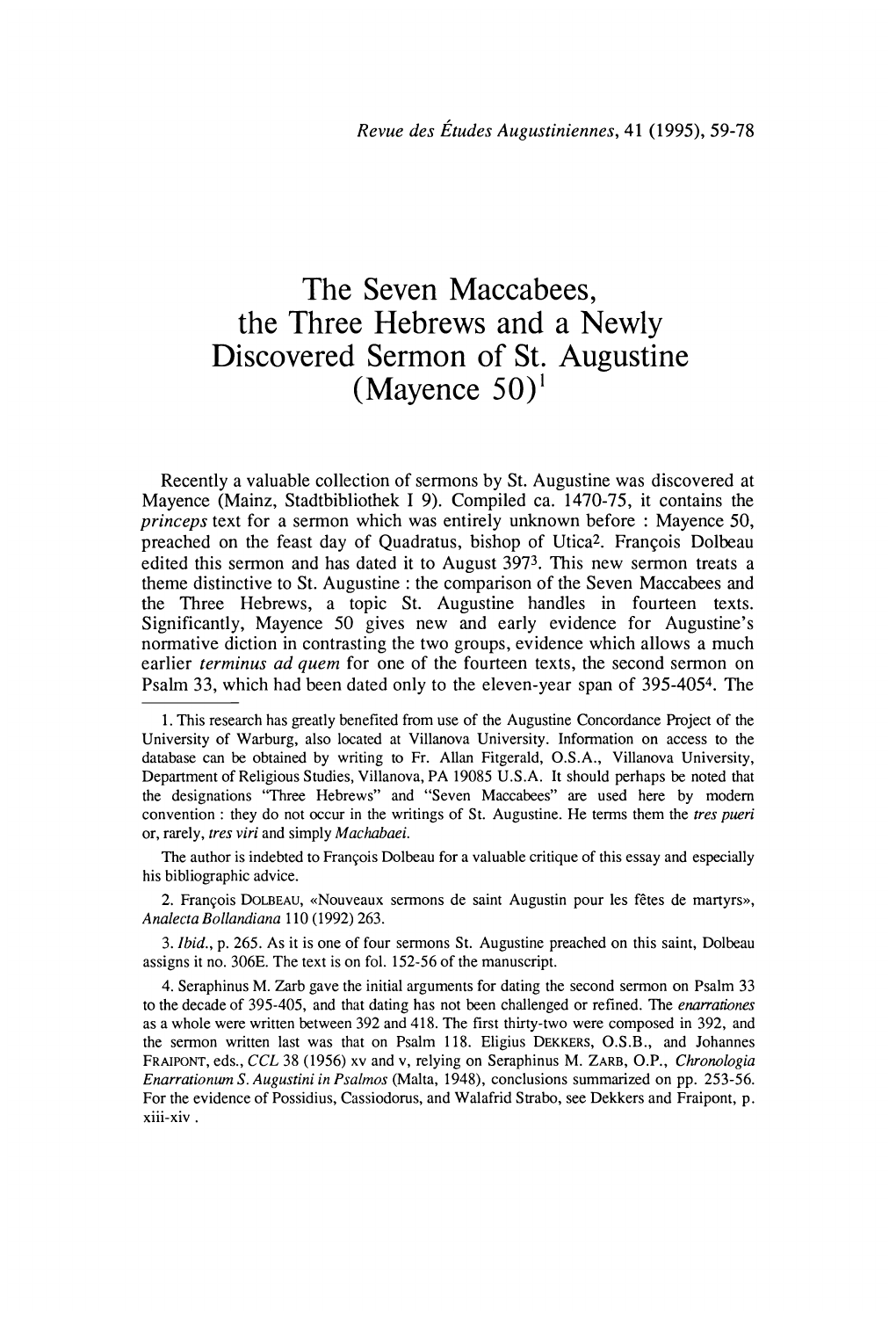contrast of the two groups of Old Testament heroes has already drawn some scholarly attention : Jan den Boeft briefly describes it in a paragraph, drawing on six texts, in the course of discussing Augustine's views on martyrdom<sup>5</sup> . The present full study of this theme demonstrates his pastoral concern and some of his homiletic techniques and is the first application of the evidence to the question of dating.

Although numerous Early Christian commentaries, poems, letters, and prayers treat the Three Hebrews with other Old Testament figures who were miraculously rescued<sup>6</sup> , Augustine was virtually alone in comparing the trio with the Maccabees<sup>7</sup> . The dramatic difference between the experiences of the two groups, with the three boys in the furnace miraculously saved but all seven Maccabee brothers dying by torture, prompts Augustine to explain why God would have saved one group but not the other. Pastoral concern underlies the question, for Augustine sees that failure to explain this could tempt a Christian who calls to God for help to doubt either his own worthiness to be helped or God's care, if the call seems to go unanswered.

7. Hippolytus of Rome compares the two sets of heroes in his *Commentarii in Danielem*  2.35. Note that, unlike Augustine, Hippolytus does not contrast the two groups at length, nor does he epitomize the contrast within a single sentence, as Augustine often does. Later Caesarius of Aries contrasts the pair in parallel clauses comprising a single sentence, recalling similar expressions in Augustine and using the contrasting pair of terms he favored in this context : «Si oculis carneis quaeris deum, vide tres pueros de igne *liberatosi* si fide quaeris deum, vide machabaeos in igne *coronatos» ;* CAESARIUS OF ARLES, *Sermo* 27 7: 1 *(CCL* 103- 104), emphasis mine. The new (1991) electronic CETEDOC Library of Christian Latin Texts (CLCLT) was indispensable for verifying the rareness of this epitomized contrast in Latin texts. The CLCLT database includes the works of 210 authors and collections of texts ; see list in user's guide, pp. 69-93.

<sup>5.</sup> Jan DEN BOEFT, «'Martyres sunt, sed homines fuerunt' : Augustine on Martyrdom», in *Fructus centesimus: Mélanges offerts à Gerard M. Bartelink à l'occasion de son soixantecinquième anniversaire,* éd. A. A. R. BASTIAENSEN, A. HILHORST, C. H. KNEEPKENS. Instrumenta Patristica 19 (Steenbrugis : In Abbatta S. Petri, 1989), pp. 121-22.

<sup>6.</sup> For instance, AUGUSTINE, *In Ps. 21,* second sermon, par. 6 *(CSEL* 38, pp. 124-25) ; PAULENUSOF NOLA, *Carmen* 26, 11. 255-75 *(CSEL* 30, pp. 255-56) ; JEROME, letter 1, par. 9 *(CSEL* 65, p. 6) ; CYPRIAN, *Epistulae* 58.5, 61.2, 67.8 *(CSEL* 3.2, pp. 660-61, 695-96, 741- 42) ; CLEMENT OF ALEXANDRIA, *Stromata* 1.21.123.3-5 and 2.20.103.2-104.1 *(GCS* 52, 3rd ed., pp. 77 and 170) ; and Apostolic Constitutions 5.7.12 *(SC* 329, p. 26). For a variety of texts citing the Three Hebrews with the other heroes from the book of Daniel (Susanna and Daniel), see Hans Reinhard SEELIGER, *Palai martyres : Die Drei Jünglinge im Feuerofen als Typos in der spätantiken Kunst, Liturgie und patristischen Literatur,* in *Liturgie und Dichtung : Ein interdisziplinares Kompendium, 2* vols., ed. H. BECKER and R. KACZYNKSI (St. Ottilien, 1983), 308-09. For a prayer citing the Three Hebrews with other Old Testament and New Testament heroes, consider the *Proficiscere* of the *Commendano animae ;* Damien SICARD, *La liturgie de la mort dans l'église latine des origines à la Réforme carolingienne,*  Liturgiewissenschaftliche Quellen und Forschungen 63 (Münster, 1978), esp. pp. 355-61 ; Frederick S. PAXTON, *Christianizing Death: The Creation of a Ritual Process in Early Medieval Europe* (Ithaca, 1991), esp. pp. 117-20 ; and Catherine TKACZ, *Commendano Animae,* in *The Oxford Dictionary of Byzantium (ODB),* 3 vols., ed. Alexander P. KAZHDAN (New York, 1991), vol. l,p. 488.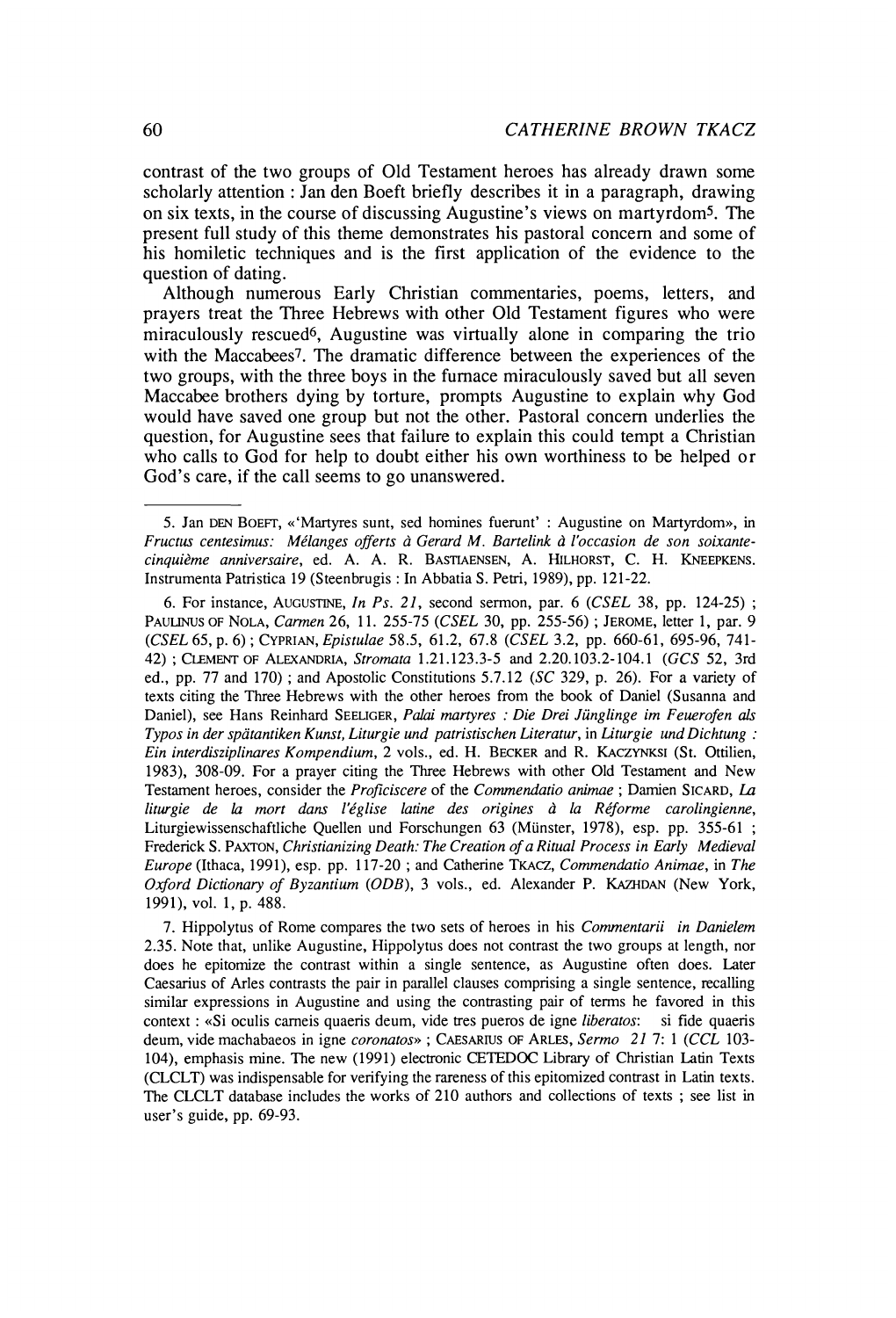This is his point of departure in what is arguably his earliest handling of the contrast of the two groups. The topic obviously held his interest and proved valuable for pastoral ends, for he discusses it in some detail in fourteen texts (thirteen sermons and a letter) written over the course of twenty-nine to thirtythree years<sup>8</sup> . He addresses the theme of benefit, covering all aspects - the relative benefits to the Three and the Seven, the benefit of conversion of Nebuchadnezzar, and Antiochus's failure to deserve such benefit. In this aspect and in others, the development of Augustine's thought and expression on the topic can be discerned in these fourteen texts, especially the sermons.

The same sort of textual comparison which allowed Henri Rondet to date other of the *enarrationes* more precisely allows the tentative refinement of the date of the second sermon on Psalm 33. In 1950 he suggested a method for refining the dates of Augustine's works, and in 1960 he published a study employing this method<sup>9</sup>. He describes his analytical method as follows : "essayer de suivre à travers l'œuvre entière d'Augustin le cheminement d'une idée, d'une image, d'un texte scriptuaire et de ses diverses exégèses<sup>10</sup>". While such analysis is essentially hypothetical and therefore cannot yield dates that are certain, nonetheless it can adduce useful evidence. This type of evidence is often used in dating. For instance Dolbeau determined the *terminus ante quern*  for Mayence 50 by examining the ways St. Augustine refers to the Epistle to the Hebrews<sup>11</sup>. With regard to the fourteen texts considered in this study, this method reveals four patterns, three of which suggest an early date for Augustine's second sermon on Psalm 33. Individually any one of these patterns is not compelling. When taken together, however, their agreement strengthens the probability of the dating here suggested. It must be noted that the present

<sup>8.</sup> Most dates are accessible through Pierre-Patrick VERBRAKEN, *Études critiques sur les Sermons authentiques de saint Augustin,* Instrumenta Patristica 12 (Steenbrugis, 1976) and his «Mise à jour du Fichier signalétique des Sermons de saint Augustin», in *Aevum inter utrumque. Mélanges offerts à Gabriel Sanders,* Instrumenta Patristica 23 (Steenbrugis 1991), 483-90. The latest text is *Sermo 286,* dated by La Bonnardière to 425 and by Perler to 426-30 ; see Anne-Marie LA BONNARDIÈRE, «Tu es Petrus. La péricope <<Matt. 16, 13-23>> dans l'œuvre de saint Augustin», *Irénikon* 34 (1961) 462, and Verbraken (1976) 46 and 128. The earliest securely dated text is *Sermo* 343, 7-13 May 397 : Cyrille LAMBOT, «Le sermon CCCXLIII de saint Augustin 'De Susanna et Ioseph'», *Revue Bénédictine* 66 (1956) 21. Possibly earlier is *In Ps. 33,* second sermon, dated by Dekkers and Fraipont to 395-405, and redated in this essay to 395-7/397. Although Dekkers and Fraipont, following Zarb, assigned *In Ps. 148* to April 395 in their edition *(CCL* 38 [1956] xv), La Bonnardière has since suggested that it refers to laws in existence in 405-08 ; the later dating is used in this essay ; *Annuaire de l'École Pratique des*  Hautes Etudes, V<sup>e</sup> section, 86 (1977-78) 340.

<sup>9.</sup> Henri RONDET, S.J., «Bulletin d'histoire de la théologie», section on Augustine, *Recherches de science religieuse* 37 (1950), 626-33 and «Essais sur la chronologie des «Enarrationes in Psalmos» de saint Augustin», *Bulletin de littérature ecclésiastique* 61 (1960), 111-27 and 258-86. Rondet is in some cases confirming, in other cases improving upon the datings offered by earlier scholars, especially Seraphinus M. ZARB, O.P., «Chronologia Enarrationum S. Augustini in Psalmos», *Angelicum* 12 (1935) 52-81.

<sup>10.</sup> RONDET, *Essais* (1960) 630.

<sup>11.</sup> DOLBEAU (1992) 294.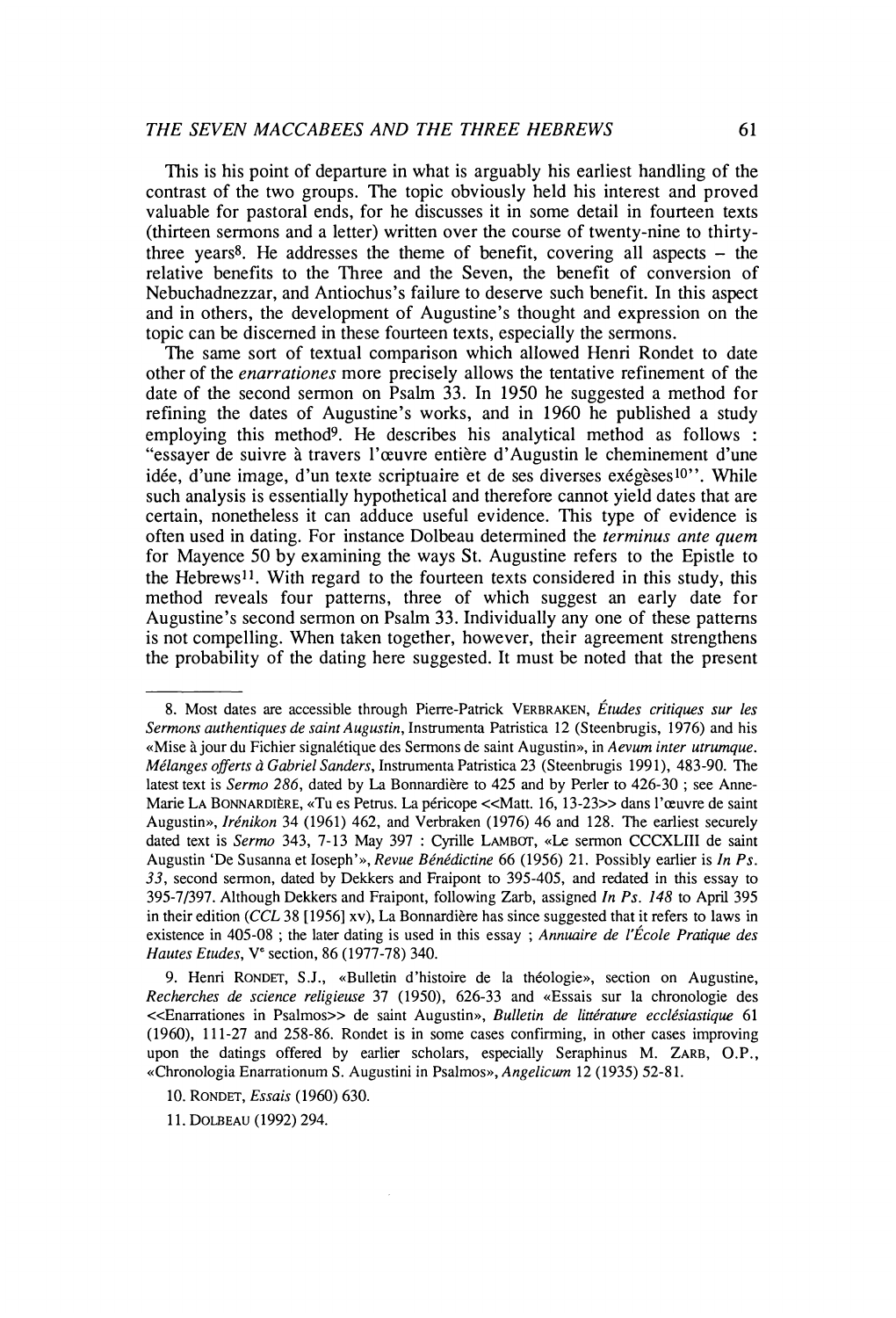study relies on datings adduced by other scholars ; therefore if their datings should be disproven, the present research would also need to be reconsidered.

Whereas Augustine discusses the Three Hebrews often, and treats the Maccabee brothers in twenty-two texts<sup>12</sup>, his most frequent discussions of the latter involve comparing them to the Three Hebrews. In fifty-five passages Augustine uses "Machabaei" and its inflected forms. Of these, six refer to the biblical *libri Machabaeorum<sup>13</sup> .* He mentions the mother of the brothers at least ten times, sometimes with full treatment of her sufferings and role<sup>14</sup>. Once only he mentions the brothers' tutor, Eleazar<sup>15</sup>, Occasionally, Augustine argues that the Maccabees, the Three Hebrews and Daniel are Christians *antequam Christus in terra<sup>16</sup>* or, similarly, that the Maccabees were in fact *martyres Christi* who had confessed him *in occulto<sup>17</sup> .* Four other works include references to the martyrdom of the Maccabees without comparing them to others ; of these, one uses *occulto<sup>18</sup> .* Four others cite the seven brothers and the *tres pueri* briefly, pointing to similarities<sup>19</sup> . Finally, in fourteen works, some of which use the surname two or three times, Augustine discusses the

15. Of Augustine's twenty-three uses of the name Eleazar, only one is to "exemplo Eleazari Macchabaei" ; *Breviculus conlationis cum Donatistis* 3.25.

16. *Contra Pet.* 2.205. The three sets of Old Testament heroes are also mentioned together, as exemplars of those who revere the sacraments figurally, in *Contra Faustum* 19.14 *(CSEL*  25.1: 511) ; Augustine also records Petilian's grouping of the same figures as Old Testament heroes persecuted by kings, in *Contra Pet.* 2.202 *(CSEL* 52: 123).

17. *Sermo 300,* par. 1, 5-6 *(PL* 38: 1379-80).

18. The Maccabees' martyrdom treated solo : *ep.* 40.6 ; *ep.* 111.5 (with *occulto) ; Contra Gaudentium* 1.36 *(CSEL* 53: 235) ; *Sermo 17,* par. 7 *(PL* 46: 879). Although the latter is also delivered "in solemnitate SS. Machabaeorum", in only a single sentence are the sever brothers and their mother mentioned.

19. *Contra Faustum* 19.14 *(CSEL* 25.1: 511-12), written by 398 (Peter BROWN, *Augustine of Hippo : A Biography* [Berkeley: University of California Press, 1967, rpt. 1975] 184) ; *Contra Pet.* 92.202 *(CSEL* 52: 123, lines 5-10), written by 405 (BROWN, *Augustine,* 184) ; *In Ps. 78,* par. 8 *(CCL* 39: 1104), written 414-16 (DEKKERS and FRAIPONT, p. xvii) ; *Sermo 350 (PL* 39: 1533-35) emphasizes the common action of charity within the two groups, although their experiences were different.

<sup>12.</sup> For the twenty-two texts treating the Seven Maccabees, see notes 18-20 below.

<sup>13.</sup> Augustine refers to the *libri Maccabaeorum* in *De anima* 1.13 ; *De natura boni* 26 ; *De cura pro mortuis gerenda* 3 ; *De doctrina Christiana* 2.13 ; *ep.* 204.6 ; and *Contra Gaudentium*  1.36.

<sup>14.</sup> Augustine mentions the mother of the Maccabees, not by name but as *mater Machabaeorum,* in at least ten texts : *De anima* 1.23 and 25 ; *De correpúone et grana* 41 ; *ep.*  243.6 ; *Contra Gaudentium* 1.36 *(CSEL* 53: 235) ; *Contra Julianum* 5.53 ; *In Ps.* 68, second sermon, par. 3 *(CCL* 39: 918-19) ; *Sermo 17 (PL* 46: 879) ; *Sermo 100,* par. 2 ; *Sermo 300 (PL* 38: 1379-80) ; and *Sermo 301 (PL* 38: 1380). All 253 occurrences of "Salomone" and its variant forms in Augustine's writings refer to King Solomon, not to the mother of the seven martyred brothers.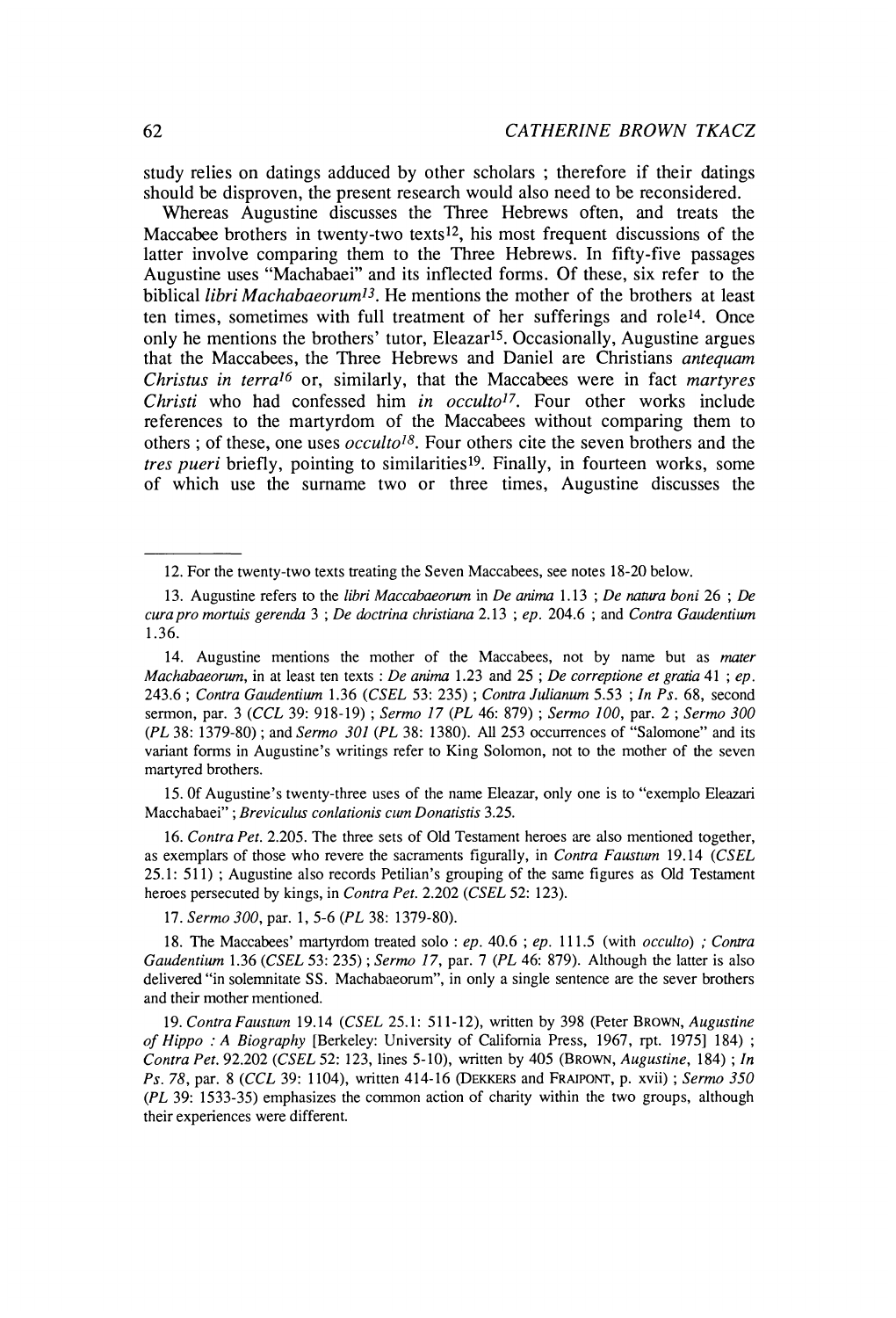differences between the experiences of the Maccabees and that of the Three Hebrews<sup>20</sup> .

Fortunately for our interest in dating, these texts reveal a development in thought and vocabulary. Specifically, four patterns of development will be examined. One undated text compares the two groups. *Epistle* 111, because it is a letter, not a text intended to be preached, differs from the thirteen sermons in being discursive. Thus, *Epistle* 111 lacks the tight parallelism developed in the sermons. Also, its dictional patterns are inconclusive for dating. As a result, no date will be proposed for it in this study. In contrast, the most important finding here suggests that *In Ps. 33,* second sermon, is prior to Mayence 50. This eliminates eight and a half years from the span previously identified as the possible period of composition for the second sermon on Psalm 33 : instead of 395-405, this period is simply "395-17 Aug. 397".

#### *Constant features*

Before considering developments in Augustine's fourteen treatments, identifying constants within them is useful. In every comparison of the two groups of martyrs Augustine heightens the contrast by omitting unnecessary details. Specifically, he simplifies the sequence of the various tortures which afflicted the Maccabee brothers individually into simply *ignes* (and sometimes flamma), with no mention of the fact that they were killed seriatim<sup>21</sup>; also he never mentions the angel in the fiery furnace. A simple instance of Augustine's contrast is in his *Sermo 350* :

"In tribus pueris blandos ignes innocenter exspectat : in Machabaeis saevos ignes fortiter tolerat $22$ ".

The contrast is thus clearly on the difference of outcome for two groups who suffered by fire for their faith, with "Sidrach, Misach et Abdenago" unhurt but the seven brothers dead. Typically Augustine presents the contrast between the two groups in short parallel clauses : "Illos aperte liberavit, istos occulte coronavit<sup>23</sup>".

<sup>20.</sup> Augustine's fourteen works comparing the Three Hebrews and the Seven Macabbees : six *enarrationes - In Ps. 33,* second sermon, par. 22 : *In Ps. 36,* third sermon, par. 9 ; *In Ps. 68,* second sermon, par. 3 *(fratres)* ; *In Ps. 90,* second sermon, par. 11 ; *In Ps. 137,* par. 14 ; *In Ps. 148,* **par. 11 - as well as** *Sermo 32,* **par. 15 ;** *Sermo 286,* **par. 6 ;** *Sermo 301,* **par. 2 ;**  Mayence 50, par. 9 ; *Sermo 343,* par. 2 ; *ep.* 111.5 (to Victorianus) ; *In Evang. Io.* 11.14 ; and *In loan. ep. P., tr.* **8.** 

<sup>21.</sup> Rarely Augustine uses a word other than ignes for the torture of the seven Maccabees, and only when he is not contrasting these brothers to the Three Hebrews : *tormenta* in *Contra Pet.* **2.20** *(CSEL* **52:32) ;** *saeva tormenta* **in** *In Ps. 78,* **par. 8** *(CCL* **39:1104) ;** *martyres* **(no**  means indicated) in *ep.* 40.6, to Jerome *(CSEL* 34:75-77). In one contrast of the Three and the seven, he mentions the fire of the three young men, but no means of torment for the Maccabees ; *In Ps. 90,* second sermon *(CCL* 39: 1276-77).

<sup>22.</sup> *Sermo 350 PL* 39: 1534).

<sup>23.</sup> *In Ps. 148,* par. 11, 1.34 *(CCL* 40: 2174).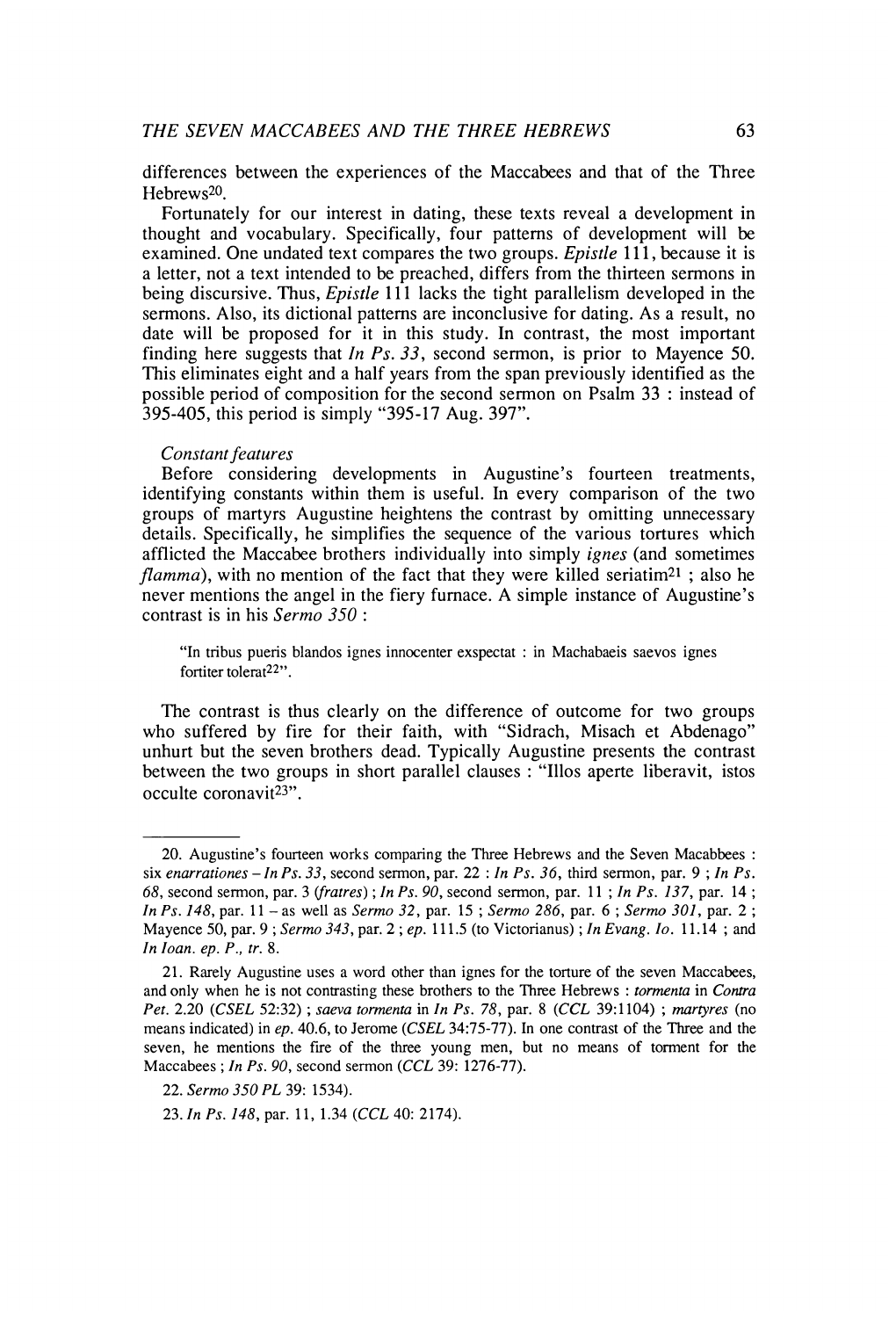The linking of the two groups and the simplification to fire, one should note, are scriptural. The Maccabee brothers' ordeals are described twice, briefly in 2 Mac. 7 and in detail in fully twelve chapters of the Fourth Book of Maccabees. At the conclusion of the latter account, the brothers' tortures are referred to collectively as fire (14: 10), which accounts for their occasional depiction together in one fire in art<sup>24</sup> . Further, the Three Hebrews are referred to four times (4 Mac. 13: 9, 16 : 13 and 21-23, 18: 12-14). Each time the Three Hebrews are provided as inspirational examples of faithfulness and courage for the seven brothers to emulate. Thus, the biblical text has laid the groundwork for Augustine to compare the two groups, alike in faith and trial, yet so different in physical outcome.

As for considering and comparing the responses of the two persecutors, some of the preparation for this is biblical, some is traditional. Early Christian commentators construed the fourth figure in the fiery furnace as either prefiguring Christ or, sometimes, actually as Christ himself<sup>25</sup>. Among arguments against Christ's being bodily present was the idea that the heathen persecutor did not deserve to behold Jesus. As for Antiochus, the persecutor of the seven brothers, the Bible itself introduces the topic of the outcome for him, for some of the tortured brothers warn him that the torments with which he afflicts them are negligible, but earn him eternal torment. For instance, the last and youngest boy who is killed asserts to Antiochus that "eternal fire and tortures" are prepared for him because of his cruelty (4 Mac. 12: 12). As the theme of the "Tormentor Tormented" this becomes a commonplace in hagiography, often enhanced with rhetorical word echo to emphasize the psychology of sin ; such rhetorical counterpoint is found in 4 Maccabees, when

<sup>24.</sup> This is seen in the decorated initial tau of Vat. gr. 463, fol. 41 Ir, which shows the seven brothers in a furnace ; this image is "patterned after a similar presentation of the Three Holy Children in the Fire" ; George GALAVARIS, *The Illustrations of the Liturgical Homilies of Gregory Nazianzanus* (Princeton, 1969), p. 110, n. 277. See also Mt. Sinai, MS Vatopedi 107, fol. 48r, reproduced in Robert L. MCGRATH, «The Martyrdom of the Maccabees on the Brescia Casket», *Art Bulletin* 47 (1965) 259, n. 30, and fig. 5. (Pace McGrath, it is the Three Hebrews on the Brescia Casket ; see, e.g., Myrtilla AVERY, «The Alexandrian Style at Santa Maria Antiqua, Rome», *Art Bulletin 1* [1924-25], 141). As a rule the Seven Maccabees were depicted undergoing their individual sufferings, usually with their mother and tutor as witnesses ; see AVERY and John H. LOWDEN, Catherine TKACZ, *Maccabees, ODB 2:* 1261.

<sup>25.</sup> The apostolic constitutions treat the event as a foreshadowing of Christ's resurrection, as does Hippolytus of Rome (d. 235), *Comm. Dan.* 2: 28 and 3: 31. Jerome explains the meaning of the fourth figure in the furnace as the descent into hall : "in typum praefigurat... filius Dei Dominum nostrum Iesum, qui ad fornacem descendit inferni in quo clausae et peccatorum et iustorum animae tenebantur, ut absque exustione et noxa sui eos tenebantur inclusi mortis uinculis liberaret" ; *Comm. Dan.* 1.3.92b *(CCSL* 75A: 807-08). See also Henri LECLERCQ, «Hébreux (Les Trois Jeunes)», *DACL* 6.2 (1925) 2107-26 ; Klaus WESSEL, «Jünglinge im Feuerofen», *RBK* 3 (1978) 668-76 ; Catherine TKACZ, John H. LOWDEN, Anthony CUTLER, «Three Hebrews», *ODB* 3: 2081.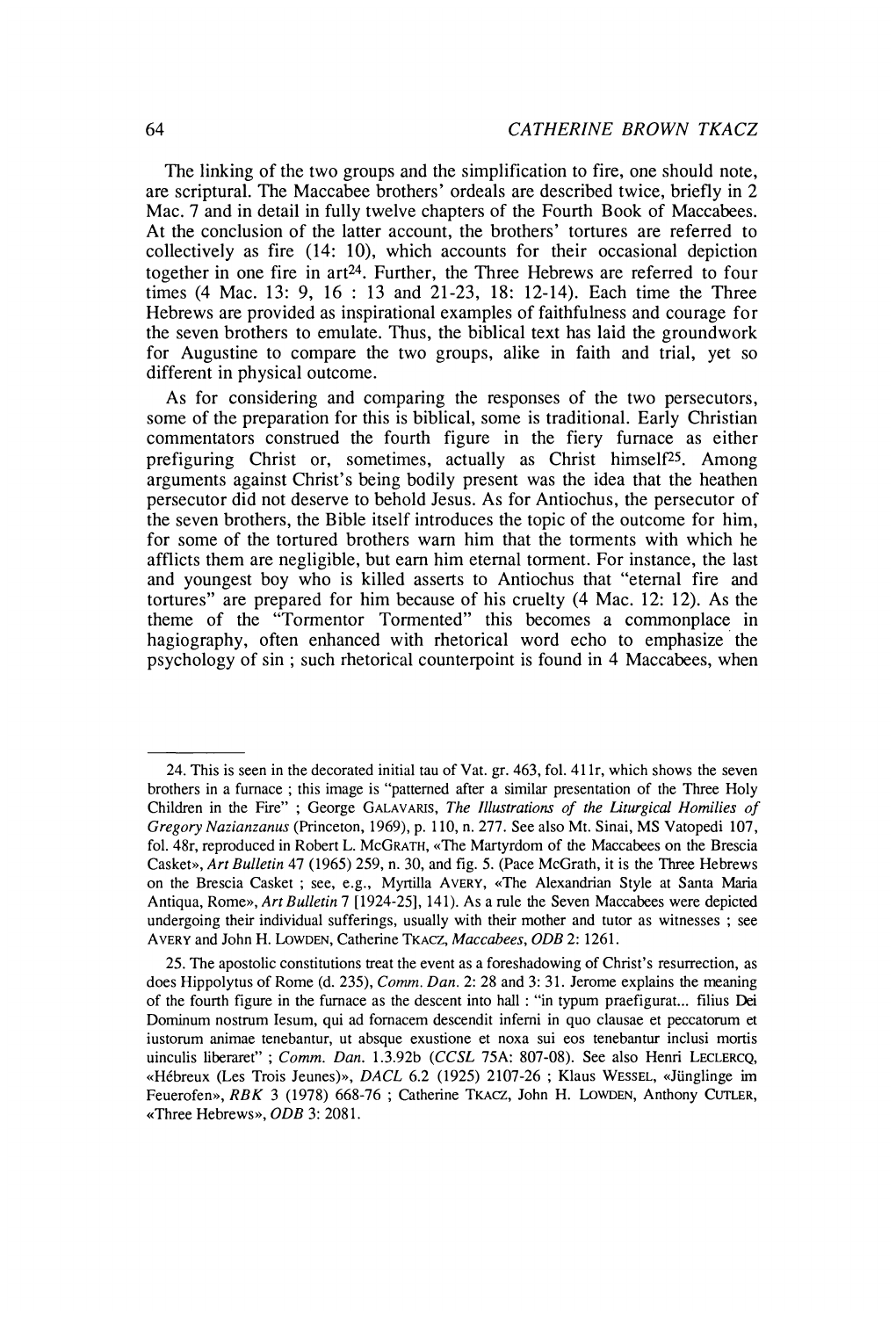Antiochus's rage is described in terms of fire (e.g., 18: 20). This is done in Daniel 3 as well, for the first half of the account<sup>26</sup>.

As diction will prove useful in analyzing Augustine's fourteen treatments, it is important to note that in his sermons and commentaries on scripture, he tends to adorn his presentation rhetorically and to make his point memorable by repeating a word, often the predicate, from the biblical passage he is explicating. As a result, repeated words within such passages often represent varying expressions of a constant rhetorical technique, not a development in diction associated with Augustine's exploring the comparison between the three young men and the Maccabee brothers. Thus, in his treatment of Ps. 33: 22, which uses *eruit*, he repeats the verb sixteen times (and the verse's *justus* six times). When explicating Ps. 36: 9, he reiterates the verse itself six times and also repeats and varies its verb *derelinquet* nine times. He echoes cognates of *tribulatione* from Ps. 90: 11 and repeats the similar sounds and sense of *turbans* and *turban* in his discussion of that verse. His comments on Ps. 137: 14, salvum me facit dextera tua, include fourteen iterations of salvum and cognates, eleven of *dextera*, and three of *fecit*. In the newly recovered Mayence 50, he comments on Ps. 117: 8, quoting the whole verse twice at the start and then paraphrasing it three more times, applying it to Daniel before the lions' mouths, the three boys in the fire, and the Maccabees in the fire. Thrice more he uses the Psalm's phrase *morti tradidit,* concluding his paragraph on the verse with the words<sup>27</sup>. Given Augustine's practice of reiterating diction from the verse he is explaining, it is notable when he sets aside that technique to repeat instead diction associated with the theme he is developing. He does this in a later text, the sermon on Ps. 68, written in 414. The verse uses the verb *erue* ; he reiterates the verse with the verb seven times but uses *eruit* only once in his comments ; the reasons seems to be that the developed vocabulary associated with his theme is more important. Previously he had used *liberare* in five comparisons of the two groups. Discounting *In Ps. 137* which echoes the terms of the Psalm verse, from 414 on Augustine uses *liberare* in every sermon treating the theme. In the sermon *In Ps. 68* he uses *liberado* twentyfour times, twenty-five if the bracketed passage, attested in only one manuscript, is included<sup>28</sup>.

With these constants identified, we can turn now to the four patterns pertinent to the comparison of the two groups of Old Testament heroes.

<sup>26.</sup> See Catherine TKACZ, *The Topos of the Tormentor Tormented in Selected Works of Old English Hagiography* (Ph.D. diss. : University of Notre Dame, 1983) and «The Topos of the Tormentor Tormented in Aelfric's "Passio sancti Vincentii martyris"», *Ball State University Forum* 25 (1984) 3-13.

<sup>27.</sup> *In Ps. 33,* par. 22 *(CCL* 38: 296) ; *In Ps. 36,* par. 9 *(CCL* 38: 374 75) ; *In Ps. 90,* par. 11 *(CCL* 39: *1116-11)* ; *In Ps. 137,* par. 14 *(CCL* 40: 1987-88) ; Mayence 50, par. 9 (DOLBEAU [1992] 302-03).

<sup>28.</sup> *CCL* 39: 918-19.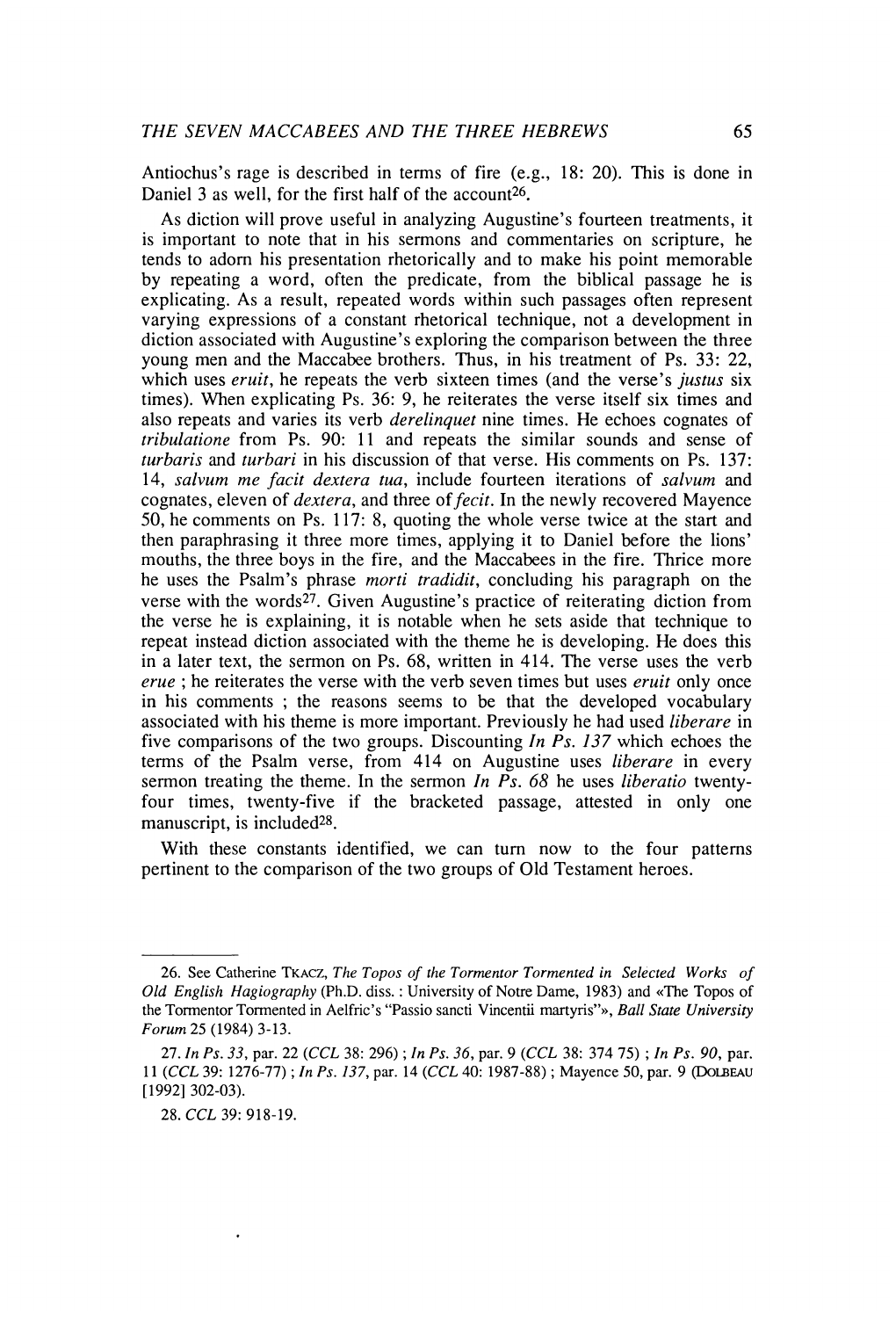### *Adverbial contrasts*

In each of the thirteen sermons, St. Augustine uses a pair of adverbs or adverbial phrases contrasting the two groups of Old Testament heroes. As will be seen, the development in this suggests an early date for the second sermon on Psalm 33. Please note that throughout this essay pertinent terms in block quotations are italicized.

"Si te non emit *corporaliter,* eruet *spiritaliter...* sed tres pueros *sic* emit, ut et carnales confunderentur ; Machabaeos autem ideo *non sic* emit, ut illi qui persequebantur in poenas maiores irent..." *In Ps. 33,* second sermon, 395[-405]<sup>29</sup>

"Ut évadèrent flammas tres viri, Nabochodonosor praestitum est, ut crederet in Deum eorum. Nam qui eos potuit *in manifesto liberare,* potuit et *in occulto coronare.* Sed si illos in occulto coronasset, regem, qui saevierat, non liberasset...<br>Machabaei torquebantur..."<br>Sermo 343. May 39730 Machabaei torquebantur..."

**"Illos ergo** *aperte liberavit,* **illos** *occulte coronava..."* **Mayence 50, Aug. 397<sup>31</sup>**

"Uli de igne evaserunt, illi ignibus cruciati sunt. Utrique tarnen in Deo sempiterno vicerunt". *Sermo 32,* Sept. 4033<sup>32</sup>

*"Visibiliter* non dereliquit tres pueros, *occulte* non dereliquit Machabaeos... *occulte coronavit.*". *In Ps. 36, third sermon, Nov. 8, 40333* 

**"Illos** *aperte liberavit,* **istos** *occulte coronavit". In Ps. 148,* **405-08<sup>34</sup>**

**"Uli** *aperte liberati* **sunt, illi** *coronati* **sunt".** 

*In evang. Io., tr.* 11, around Easter 407<sup>3</sup> 5

30. *Sermo 343,*11. 75-84, ed. LAMBOT (1956) 30-31. The quotation is from Lk. 18: 14. For date, see n. 8 above.

32. *Sermo 32,* lines 284-85 *(CCL* 41: 406). For the date, see Adalbert KUNZELMANN, «Die **chronolo**g**ie** d**er Sermones** d**es hl. Au**g**ustinus»,** *Miscellanea Agostiniana, 2: Studi Agostiniani*  (Rome: Vatican, 1931) 498 ; and VERBRAKEN (1976) 61.

33. *In Ps. 36,* third sermon, par. 9,11. 35-38 *(CCL* 38: 375). For date, see *CCL* 38, p. xv.

34. *In Ps. 148,* par. 11 *(CCL* 40: 2174). For date, see n. 8 above.

35. *In evang. Io., tr.* 11, par. 14 *(Bibl. Aug.* 71: 622-23). It is now agreed that this tractate was preached around Easter in 407. Anne-Marie La Bonnardière placed it on Sunday, April 7, 407 ; *Recherches de chronologie augustinienne* (Paris, 1965) 50-52. Marie-François

<sup>29.</sup> *In Ps. 33,* second sermon, section 22, 11. 1-19 *(CCL* 38: 296). The predicate is drawn from the verse he is explaining. In this and the other editions of Augustine's works cited in this article, the editions cited italicize the scriptures which Augustine is quoting to comment upon. In the present study, however, quotation marks enclose the scriptures and all italics are mine, added to emphasize key words and phrases.

<sup>31.</sup> DOLBEAU (1992) 303. For date see p. 265.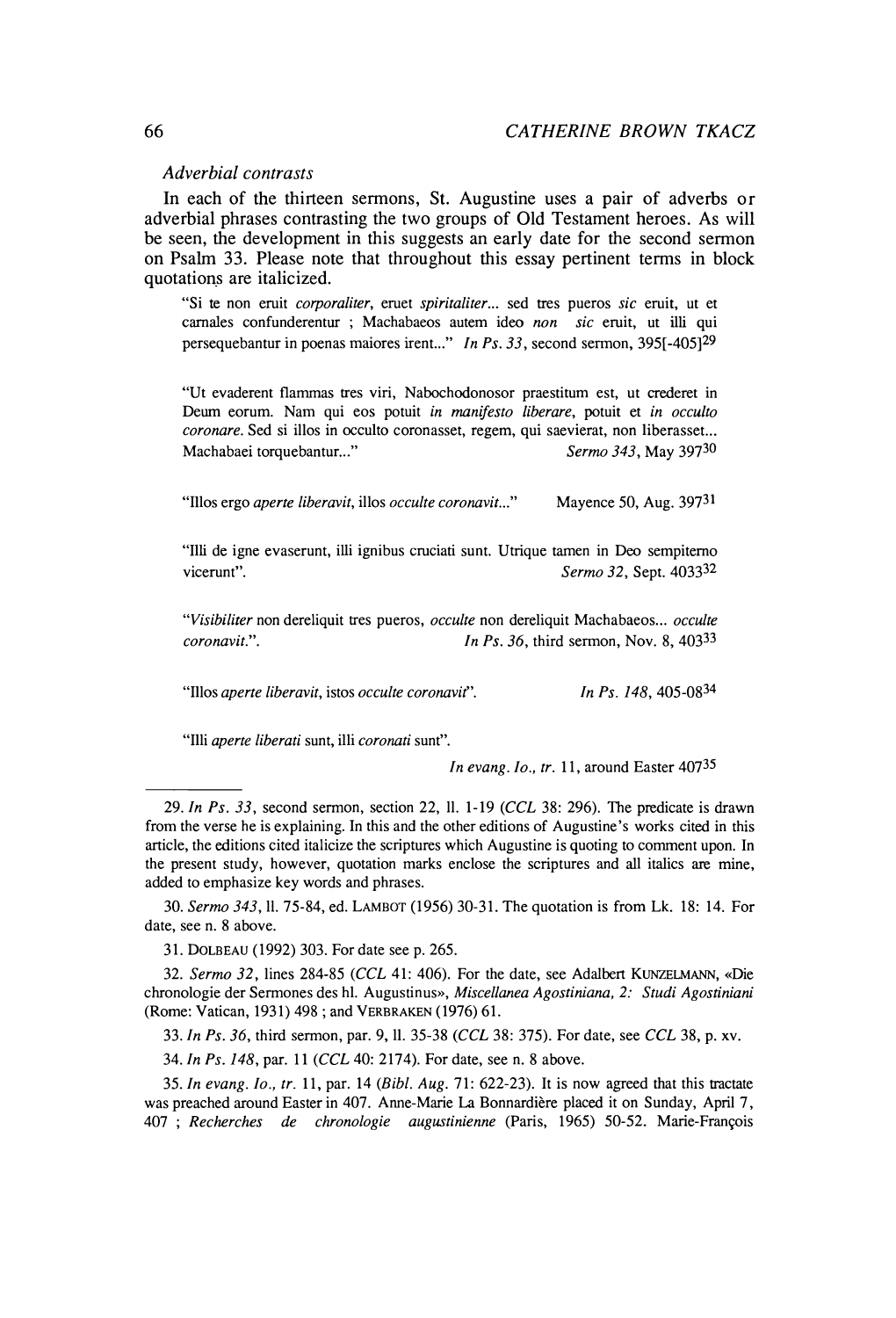"Ideo Deus quosdam liberavit visibiliter, quosdam non liberavit visibiliter: omnes tarnen *spiritaliter liberavit, spiritaliter* neminem deseruit".

*In loan. ep. P., tr.* 8, April 21, 407<sup>36</sup>

"Et illos eripuit, et illos : illos *corporaliter,* ut infideles confunderentur ; istos *süiritaliter,* ut fidèles imitarentur". *In Ps. 90,* second sermon, Sept.-Dec. 412<sup>37</sup>

"Uli ergo *in occulto coronati,* isti *in aperto liberati* ; omnes tarnen salutati".

*In Ps. 68,* Summer 414<sup>3</sup> »

"Aliquando ergo non salvat in sinistra sanctos suos ; sed semper salvat in dextera. Impíos autem plerumque salvat in sinistra, non salvat in dextera".

*In Ps. 137,* Dee. 5, 41439

"[Deus] utrisque adfuit : illis *in aperto,* istis *in occulto.* Illos *visibiliter liberabat.*  istos *invisibiliter coronabat*." Sermo 301, ca. 417<sup>40</sup>

"... *occulte coronarentur....* Illos de igne *liberavit,* illos in igne mori facit".

*Sermo 286,* 4254i

As shown above, Augustine often echoes diction from the verse he is explicating. He does so in four passages contrasting the two groups – *In Ps.* 33, *In Ps. 36, In Ps. 90, In Ps. 137.* Of the ten remaining sermons, he uses the contrasting verbs *liberare coronare* in seven and *liberare* alone in an eighth. This contrasting pair of verbs is so recognizable a constant that when Caesarius of Aries later drew upon Augustine in discussing this theme, he used the same

Berrouard draws on this in his edition *(Bibl. Aug.* 71 [1969] 29-36) ; but see also his more general conclusion in «La date des *Tractatus I-UV in Iohannis Evangelium* de saint Augustin», *Recherches Augustiniennes 1* (1971) 107-09, 119. Suzanne Poque places the sermon on March 3, 407, the first Sunday of Lent ; «Trois semaines de prédication à Hippone en février-mars 407, *Le Tractatus In Iohannis Evangelium XI* et l'appel aux catéchumènes», *ibid.,* 183, 186-87.

<sup>36.</sup> *In loan. ep. P., tr.* 8.7 *(SC* 75: 354). He quotes Heb. 12: 6 in this passage. The *omnes tarnen* clauses following a pair of contrasting clauses recall the *Utrique tarnen* clause in *Sermo 32* (Sept. 403). For date, see La Bonnardière (1965) 51, 53, and Othmar PERLER, *Les voyages de saint Augustin* (Paris: Études Augustiniennes, 1969) 264, 450-51. This revises the date of Eastertide, 415, proposed by Maurice Le Landais in 1953 and accepted by the editor of the text, Paul AGAËSSE, S.J., *Sources Chrétiennes* vol. 75 (1961) 9-12.

<sup>37.</sup> *In Ps. 90,* par. 11,11. 11-13 *(CCL* 39: 1277). For date, see *CCL* 38, p. xvi.

<sup>38.</sup> *In Ps. 68,* second sermon, par. 3 *(CCL* 39: 918-19). For date, see *CCL* 38, p. xvii.

<sup>39.</sup> *In Ps. 137,* par. 14,11. 32-34 *(CCL* 40: 1988). For date, see *CCL* 38, p. xvii.

<sup>40.</sup> *Sermo 301,* cap. 3 *(PL* 38: 1381). For the date, see VERBRAKEN (1976) 133.

<sup>41.</sup> *Sermo 286,* cap. 7 *(PL* 38: 1300). For the date, see n. 8 above.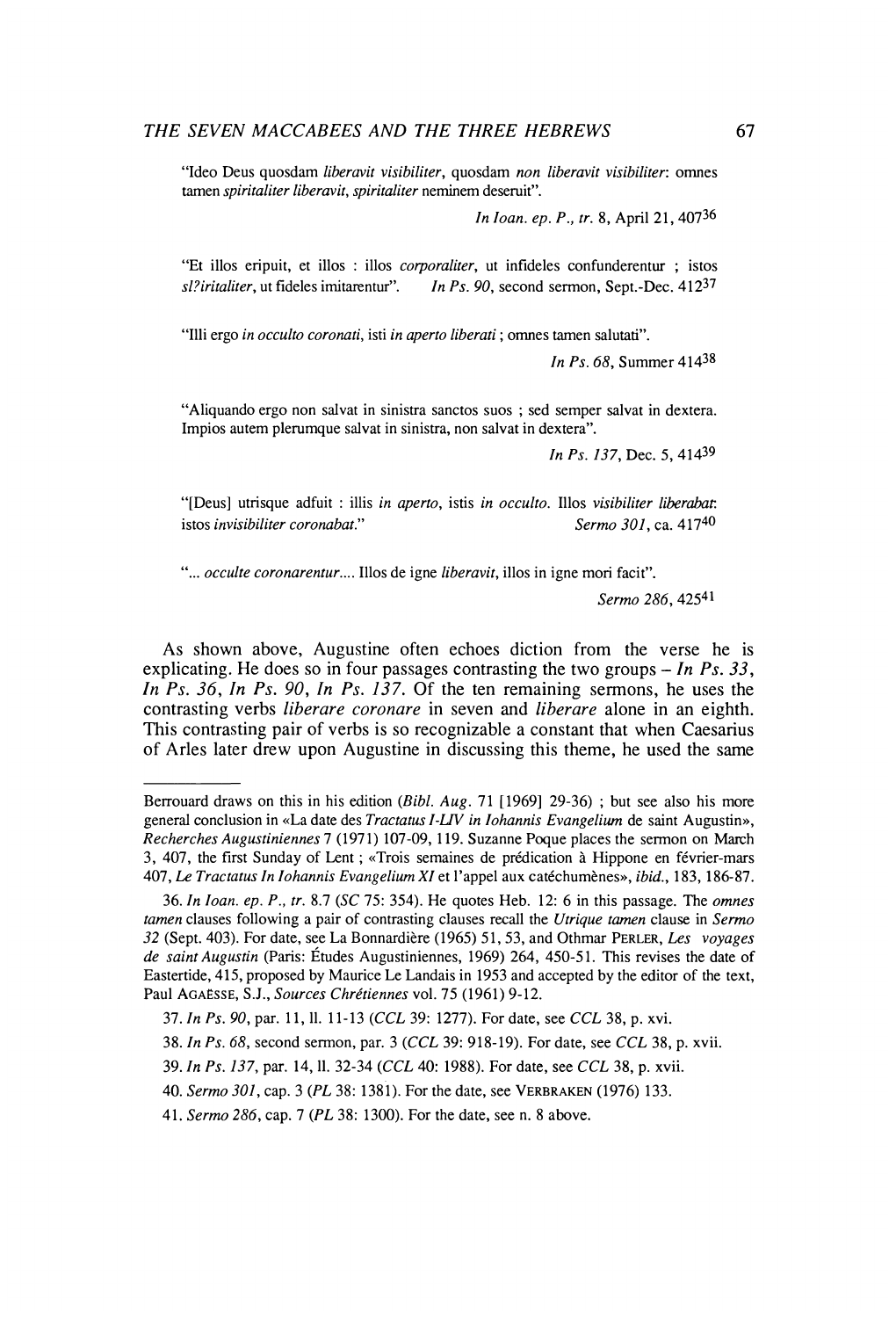diction, *liberatos I coronatos,* and, again like Augustine, emphasized the terms by final position<sup>42</sup>.

Turning from Augustine's verbs to his modifiers, we see that the adverbs and adverbial phrases form a complex but comprehensible pattern. Because of the difficulty of the material, a synopsis of it is useful before its full analysis. In brief, then, Augustine uses two basic contrasts, and one is flawed. The clearest and most often used contrast is *aperte / occulte,* introduced in 397 and used fully or in part in eight sermons. Four texts use it in full. In addition, *aperte* is used alone in one text, *occulte* is used alone in one, and *occulte* is used with *manifesto* in one and with *visibiliter* in one. Two other sermons lack such adverbial contrasts : *Sermo 32,* and *In Ps. 137,* which uses the psalm's image of right (and left) hand instead. The remaining three sermons concern the problematic pairing of *spiritaliter* / *corporaliter ;* in the latest text of the three, Augustine revises the contrast to *spiritaliter / non spiritaliter* and clarifies it with *visibiliter / non visibiliter.* The problem with *corporaliter / spiritaliter* is that it can imply a false dichotomy, as if God would free some saints only bodily, without regard to their souls. Arguably Augustine initially used the misleading dichotomy in an unemphasized position, and so it passed unnoticed ; then he created the appealing *aperte I occulto* contrast in 397 and generally used it with some variation through 407 or 408. When after five or six years he returned to the theme in 412, he happened to use the old *corporaliter* / *spiritaliter* contrast, but this time in an emphasized position. Seeing its potential to confuse, he never used it again, and the only time he subsequently used *spiritaliter* in this context, he deliberately clarified it to prevent its being misunderstood.

Here, then, is the full analysis. In the second sermon on Ps. 33, before contrasting the two groups, Augustine assures the congregation that, when they pray to God, "si te non emit corporaliter, eruet spiritaliter<sup>43</sup>". He then cites the examples of the Three Hebrews, who were rescued *sic,* so that *(ut)* carnal men might be confounded, and the Seven Maccabees, who were rescued *non sic* so that *(ut)* their tormentors might themselves go into greater punishment. Note that the *corporaliter I spiritaliter* opposition, which presents a potentially misleading dichotomy, is not applied to the two groups directly. The dichotomy is false because, while God rescues some saints spiritually and not bodily, Augustine does not mean to imply that God rescues any saints only bodily and not spiritually. From his discussion of Peter, which follows immediately, one can infer that the seven were permanently rescued spiritually, whereas the three would still face temptations. Nowhere in this sermon does he make it explicit that both groups were rescued spiritually, and arguably this is because he has not yet noticed that the *corporaliter I spiritaliter* opposition can be misleading.

In *Sermo 343,* dated to May 397, he uses diction that will become familiar, though in this initial appearance it is not found in the contrast of the three to

<sup>42.</sup> Text in n. 7 above.

*<sup>43.</sup> In Ps. 33,* second sermon, section 22, 11. 1-19 *(CCL* 38: 296). The predicate is drawn from the verse he explaining.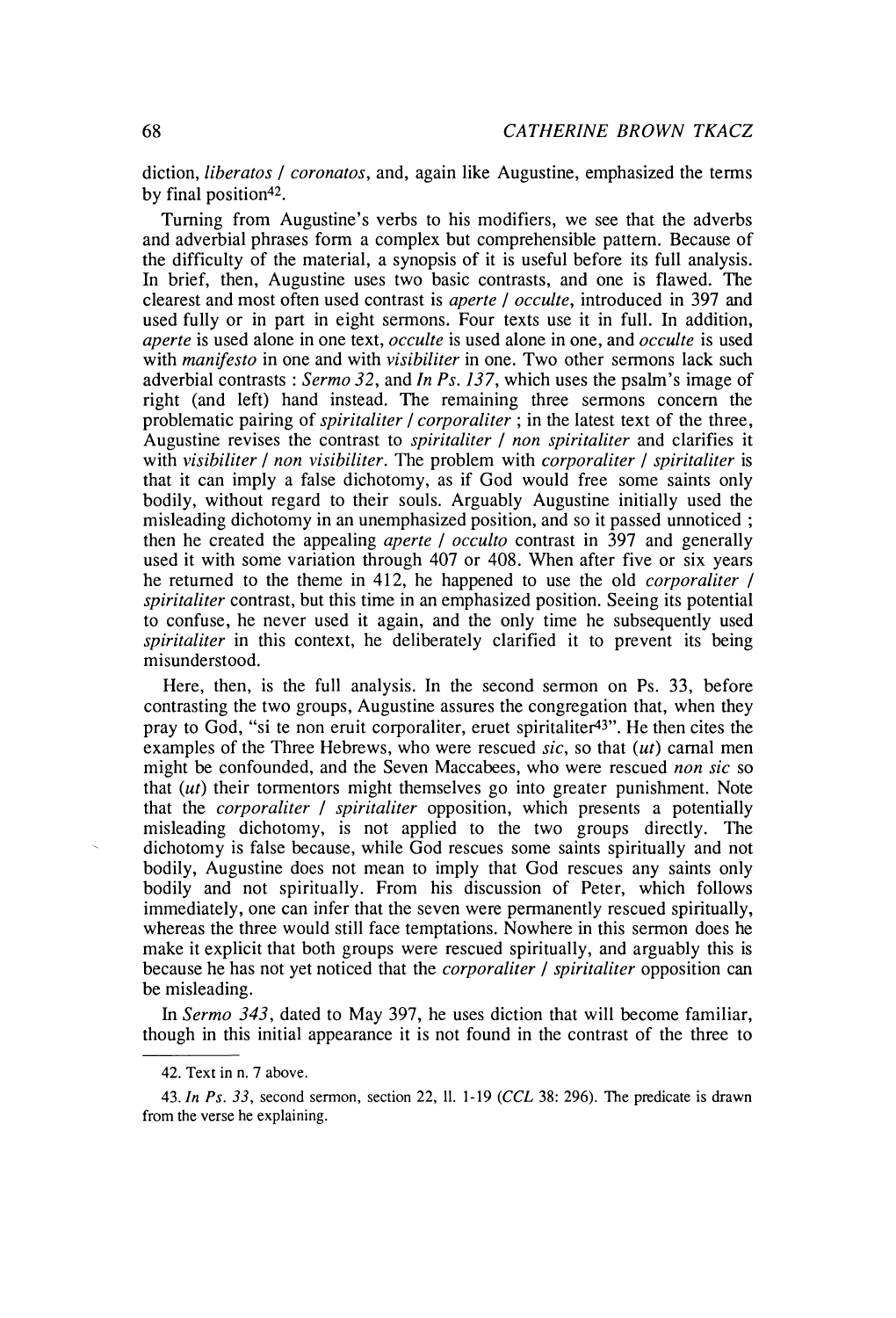the seven. Rather, he links the - rescue of the three heroes to God's desire to convert Nebuchadnezzar and notes that God could equally "in manifesto liberare... et in occulto coronare". He then treats the Seven Maccabees and Antiochus. The structure of the discussion is such that there is no possibility of an auditor thinking a false dichotomy is intended.

Exciting new evidence is provided by the recently recovered Mayence 50, which may will have been preached in 397 between August 18 and 21<sup>44</sup>. Thus this sermon contains Augustine's first use of the normative pairing, *aperte liberavit, occulte coronavit*; it was preached at least eight years before In Ps. 148 (405-08) and ten years before *In evang. Io.* (407). In Mayence 50 Augustine focuses on Ps. 117: 18, "Emendans emefidavit me dominus, et morti non tradidit me". In a dramatic series, he treats Daniel in the Lions' Den, the Three Hebrews, and then the Seven Maccabees. Capitalizing on paradox, he finds the martyrs, non the rescued saints, the best exemplar of the verse. He emphasizes that all of the heroes had the same God. Then, in three parallel sentences (11. 11-16) he cites God's handling of the dangers each faced ("Ora leonum claudendo... . Ignes refrigerando... . Faciendo Machabaeos in igne...") ; each time Augustine concludes, "sed morti non tradidit eos". Rather than explaining this paradox at once, Augustine reasserts it positively : "Omnes enim illi vivunt". Then he identifies the type of death to which God did not consign them : "morti... secundae, morti aeternae, non transitoriae". He concludes the paragraph with the normative pair of clauses, with a third clause recalling the verse he is using to frame his present discussion, Ps. 117: 18: "Illos ergo *aperte liberavit*, illos *occulte coronavit*, nec hos nec istos morti tradidit".

Six years later, in September 403, Sermo 32 again expresses the contrast in two parallel clauses, though not the same ones. He repeats "fire" rather than using contrasting adverbs and verbs : "UH de igne evaserunt, illi ignibus cruciati sunt". Note that the next sentence after this contrast rules out a false dichotomy : "Utrique tamen in Deo sempiterno vicerunt". Two months later in his third sermon on Ps. 36, he uses *occulte* and pairs it with an adverb preventing the false dichotomy. Echoing the verb from the verse he is explaining, Augustine uses *dereliquit* rather than *liberare I coronare* in the parallel clauses. He also, however, includes the phrase *occulte coronare,* which he had introduced to the theme in 397 in Mayence 50 : *"Visibiliter* non dereliquit tres pueros, *occulte* non dereliquit Machabaeos... *occulte coronavit.*"

In his sermon on Ps. 148, perhaps delivered in 405-08, he uses in full the neat parallelism of the paired clauses of Mayence 50 : "Illos *aperte liberavit*, istos *occulte coronavit*". The theme is also treated in two homilies delivered near Easter in 407. In the eleventh tractate on the Gospel of John he modifies the syntax while retaining the diction and the pattern of the two concise contrasting clauses : "Illi *aperte liberati* sunt, illi *coronati* sunt". Note that the presence of *aperte* again prevents a misleading dichotomy. A few weeks later is the eleventh sermon *In loan. ep. P.,* dated to Eastertide 407. He is again entirely explicit, leaving nothing to chance :

<sup>44.</sup> DOLBEAU (1992) 295.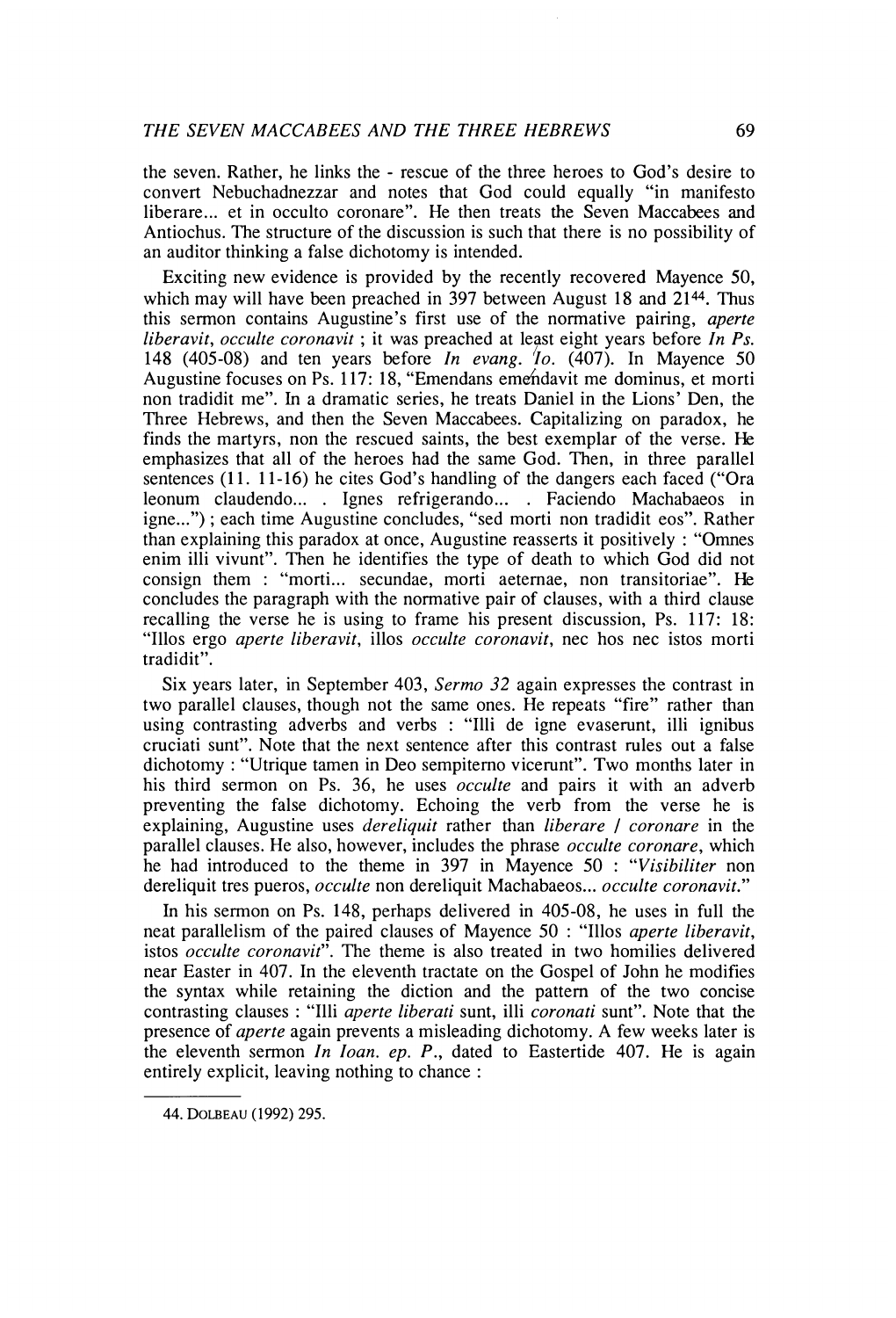"Ideo Deus quosdam *liberavit visibiliter*, quosdam non liberavit visibiliter : omnes tarnen *spiritaliter liberavit. spiritaliter* neminem deseruit".

So far, all texts but the second sermon on Ps. 33 avoid the misleading dichotomy. In In Ps. 90, second sermon, dated to September-December 412, however, Augustine uses the misleading dichotomy. Whereas in the second sermon on Ps. 33 it was in unemphasized position and not used of the two groups of heroes directly, now it is said of them directly :

"Et illos eripuit, et illos : illos *corporaliter,* ut infideles confunderentur ; istos *spiritaliter,* ut fidèles imitarentur".

Augustine seems after this to have realized that the *corporaliter* / *spiritaliter*  contrast could be misleading. Whether this realization was due to his own reflection or perhaps to his discovering that someone in his congregation had actually been misled is probably impossible to determine. In any case, after this overt use of the misleading dichotomy, in all subsequent texts he precludes his auditors' being confused on this point. He had already done this occasionally, as in Mayence 50 ("omnes enim illi vivunt") and *Sermo 32* ("Utrique... in Deo... vicerunt"). Now it will be emphasized in his handling of this theme.

When next he treats this theme, in the summer of 414, it is again an enarratio, this time on Ps. 68. He uses the formulaic sentence "Uli ergo *in occulto coronati,* isti *in aperto liberati"* and at once unequivocally asserts "omnes tamen salutati". Later that year, on December 5, 414, he is again unambiguous on this point in his sermon *In Ps. 137.* Drawing on the Psalm's diction ("salvum me fecit dextera tua"), he drops the usual pattern of contrasting adverbs and verbs, instead associating bodily rescue with God's left hand and spiritual rescue with his right :

"Aliquando ergo non salvai in sinistra sanctos suos ; *sed semper salvai in dextera.*  Impios autem plerumque salvat in sinistra, non salvat in dextera".

Ca. 417 Augustine's *Sermo 301,* in the Maccabees, contrasts them to the Three Hebrews, again using concise parallel phrases and clauses, the usual pair of verbs and of adverbial phrases, as well as the parallel contrast of *visibiliter / invisibiliter* : "[Deus] utrisque adfuit : illis *in aperto,* istis *in occulto.* Illos *visibiliter liberabat:* istos *invisibiliter coronabat"*'. Each pair of adverbs rules out a misleading dichotomy. In *Sermo 286,* on the martyrdom of Protasius and Gervasius, written in or after 425, he varies his customary use of the contrasting adverbs by placing them in separate sentences. He uses language that does not imply a false dichotomy : *"...occulte coronarentur...* Illos de igne *liberavit*, illos in igne mori fecit<sup>45"</sup>. Thus the definite inference is that after the overt false dichotomy in *In Ps. 90,* second sermon, in late 412, Augustine takes pains to avoid ambiguity on this point.

From this data two points about dating the second sermon on Ps. 33 may be inferred. First, it precedes the second sermon on Ps. 90, which is dated to late 412. We have seen that after the latter sermon, which used the misleading dichotomy of *corporaliter / spiritaliter* when speaking of the two groups of Old

<sup>45.</sup> As in *Sermo 32,* the contrasting role of fire for the two groups is used instead of the usual contrasting adverbs.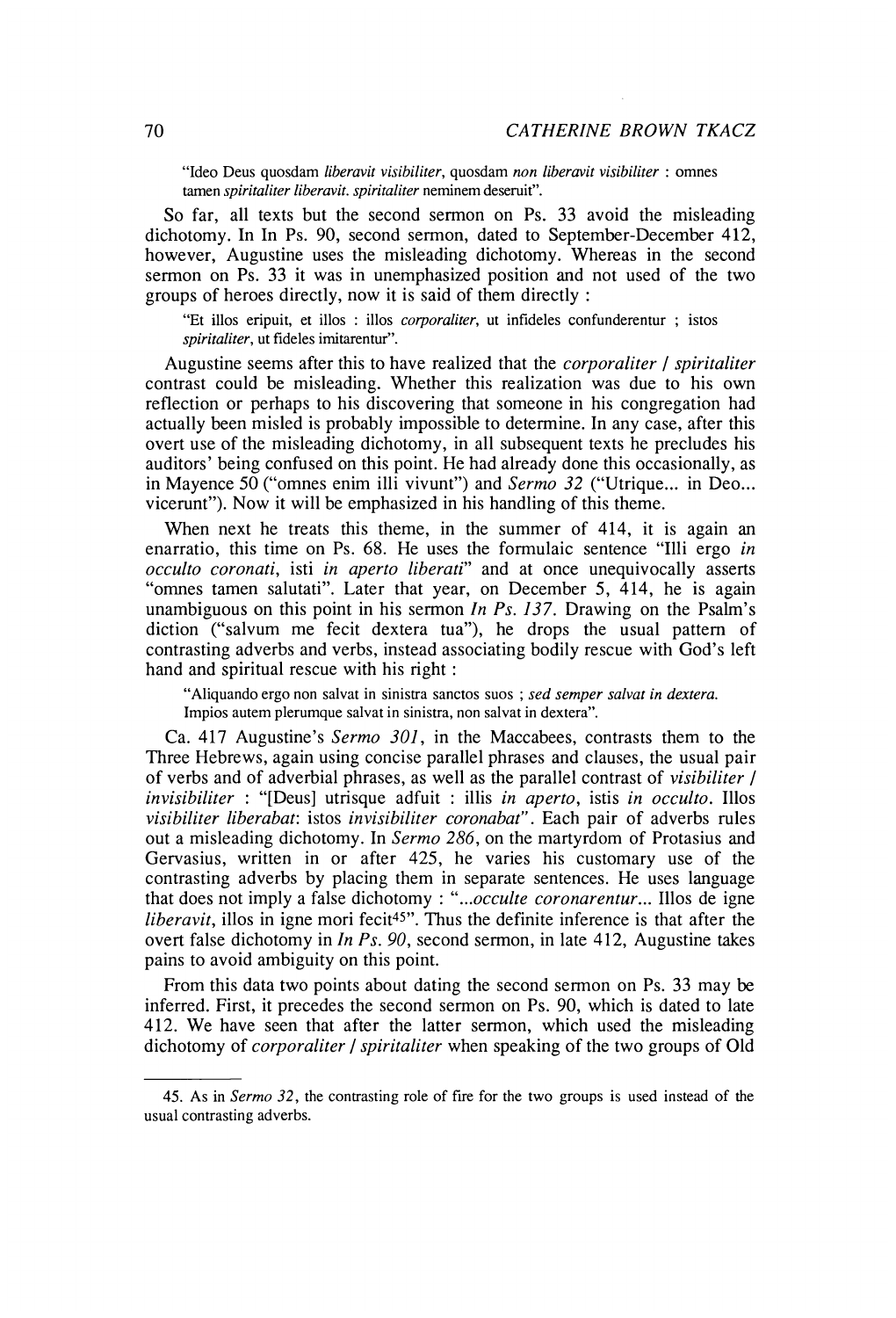Testament heroes, Augustine carefully avoided such a potentially confusing opposition. It is plausible that the false dichotomy of *corporaliter / spiritaliter*  escaped notice in its unstressed use in the second sermon on Ps. 33 : Augustine uses it there generally of the two ways God can rescue his people, not of the different experiences of the Three Hebrews and the Seven Maccabees ; for that he used *sic* ... *non sic.* That is, only when he reprised this pair of adverbs in 412, this time in direct connection with the two groups of heroes, did the false dichotomy become obvious, and after that text he consistently avoids it, both by direct statements precluding ambiguity on this point and also by avoiding the *corporaliter I spiritaliter* pairing itself. This inference simply yields a dating of "before late 412", which is consonant with, but less precise than Zarb's elevenyear span of 395-405.

Significantly, the second inference draws on Mayence 50 to refine Zarb's dating dramatically. For this data indicates that the *sic* / *non sic* adverbs mark the second sermon on Ps. 33 as being written before the customary contrast of *aperte liberavit | occulte coronavit* was devised. That is, before August 18-21, 397, when Mayence 50 was probably preached. The two inferences are clearly compatible, and the second is truly illuminating. If these surmises are correct, then Zarb's span of 395-405 can be shorn of nearly a decade and revised to "395-17 Aug. 397". Hereafter the date of this sermon will be given as 395- 7/397[-405], to remind readers of both Zarb's dating and the newly suggested one.

#### *Diction expressing God's purpose*

The next pattern useful in dating the second sermon on Psalm 33 is Augustine's explanation of God's purpose for his treatment of one or both of the two groups of saints. Whereas the contrast in treatment itself is a constant in these fourteen texts, purpose is expressed in just half of them. In only three does Augustine directly contrast God's different purposes in the two cases. Such expressions are intermittent, rather than typical of a specific time span. The six dated texts identifying purpose are assigned to 395-7/397[-405], 397, 403, 412, 414, and in or after 425. Nor is the syntax enlightening : gerundive phrases are used in 403 and 414 and subordinate clauses in 395[-405], 397, 412 and after 425. Intermittent features are not surprising, of course ; for instance, Augustine quotes Heb. 12: 6 in only three of the fourteen texts : *In Ps. 36,*  third sermon (403), *In loan. ep. P.* (407), and *Sermo 286* (in or after 425).

The mere fact, then, that a text identifies purpose does not help to refine its date. On the other hand, the diction used to identify purpose appears to undergo refinement and so offers modest evidence for dating.

Of the seven texts identifying purpose, the newly recovered, early sermon, Mayence 50 (8/397) describes God's general purpose : to manifest his power (9.11). He focuses on the saints' experiences, not mentioning their persecutors. In contrast, the other six texts which refer to purpose treat providence and the persecutors. Two sermons give a purpose only for the rescue of the Three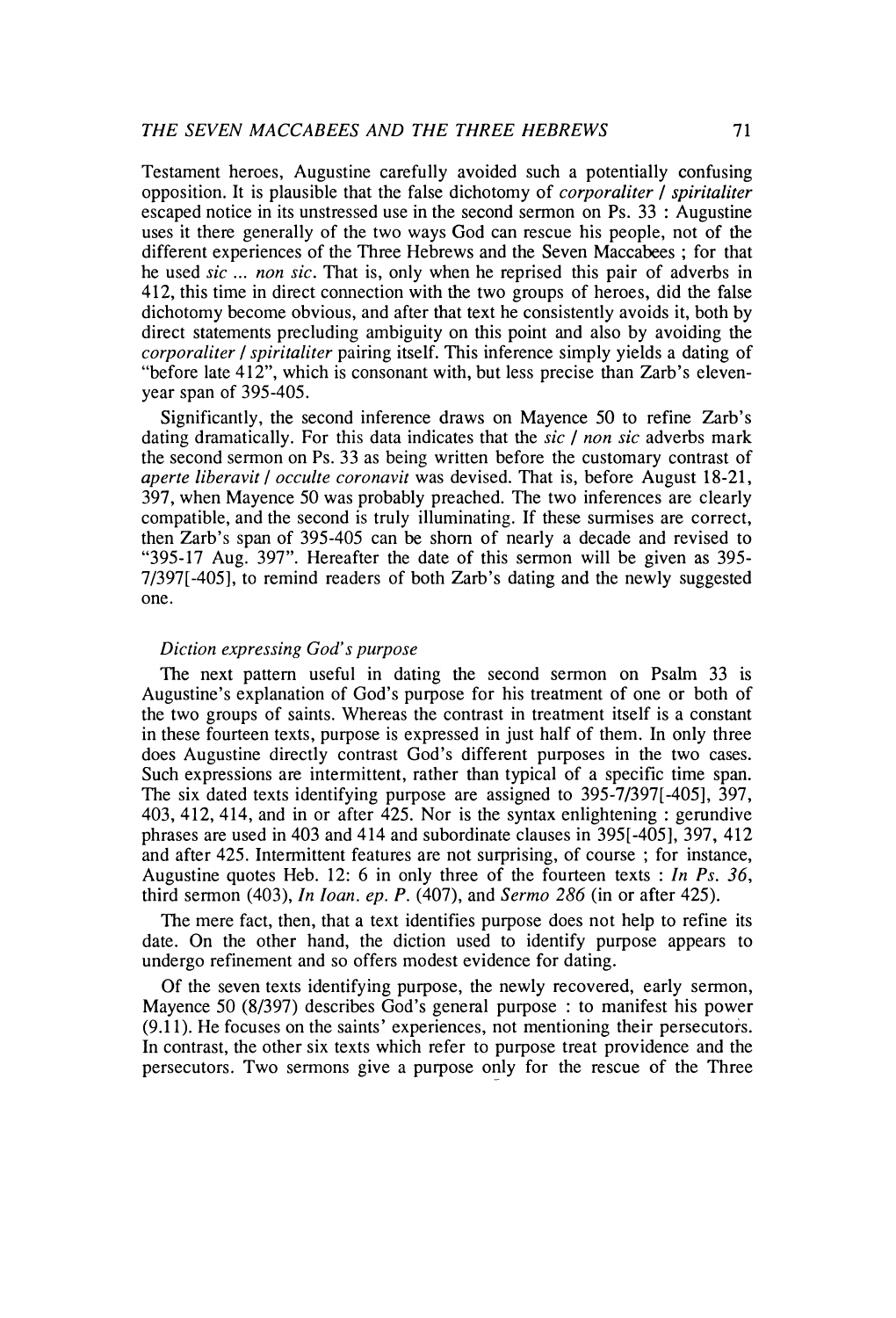Hebrews<sup>46</sup>. A third text, though treating the purpose for each group of heroes, is the discursive *Epistle* 111 and lacks the concise parallelism found in the sermons<sup>47</sup>. The other three texts treating purpose, however, seem to show a progressive refinement of expression. In each, Augustine states the contrast in the manner of rescue and immediately follows it with the contrast in purpose underlying each manner. This is done in parallel, subordinate phrases or clauses ; *confundere* is used in each passage :

"... sed tres pueros sic eruit, *ut* et *carnales confunderentur* ; Machabaeos autem ideo non sic eruit, *ut* illi qui persequebantur in poenas maiores irent..."

*In Ps.* 33, second sermon, 395-7/397[-405]

"Visibiliter non dereliquit tres pueros, occulte non dereliquit Machabaeos ; illis eüam dedit uitam temporalem ad *confundendos infideles* ; illos autem occulte coronauit ad indicandam impietatem persecutoris". *In Ps.* 36, third sermon, Nov. 8, 403 judicandam impietatem persecutoris".

"Et illos eripuit, et illos : illos corporaliter, *ut infideles confunderentur* ; istos spiritaliter, *ut fideles* imitarentur". *In Ps.* 90, second sermon, 412 spiritaliter, *ut fideles* imitarentur".

Initially Augustine uses *confundere* with the alliterating *carnales* ; the issue of faith and belief being more appropriate, he drops *carnales* and replaces it with *infideles* ; next he strengthens the parallelism and contrast by juxtaposing *fidèles* to *infideles.* As this development involves a small amount of material in only three texts, it constitutes only modest evidence for considering the second sermon on Ps. 33 to be prior to Nov. 8, 403, the date of the next text in this series of three. Nevertheless, it should be noted that this inference is entirely compatible with the other patterns examined.

## *The theme of benefit*

The third pattern pertinent to this analysis concerns the theme of benefit, a natural extension of purpose. That is, God's purpose results in various benefits to different individuals and groups. Eight sermons and *Epistle* 111 treat this theme, and Augustine exhausts its remifications. The diction of *plus* ... *quam, prodesse* and *meritum / meruere* is found passim, and other terms link pairs of sermons. As will be seen, *gehenna* and *saevio* used in the fullest treatment of the benefit to Nebuchadnezzar *(Sermo* 343), are recalled when his benefit is touched on *(In Ps. 68).* Also the dangers of this present life are recounted in

<sup>46.</sup> Treating purpose for only the rescue of the Three Hebrews : "Est quaedam publica et manifesta : haec propter inimicos eorum fit, siue puniendos, siue liberandos" ; *In Ps. 68,*  second sermon, par. 3, 11. 20-23, using diction *(inimicos)* from the verse under discussion *(CCL* 39: 918) ; and "Nabochodonosor praestitum est, ut crederei in Deum eorum" ; *Sermo 343,* par. 2, 1. 76 (ed. LAMBOT [1956] 31).

<sup>47.</sup> Here Augustine expresses God's purpose toward Nebuchadnezzar in an *ut* clause using *credere.* The next two sentences give the contrast in purpose : first explaining that, concerning Nebuchadnezzar, God wished *consuleret ad salutem* ; then stating the contrasting purpose regarding Antiochus, whom God *noluit ita consulere* ; *Epistle* 111 *(CSEL* 34: 651.16-652.1).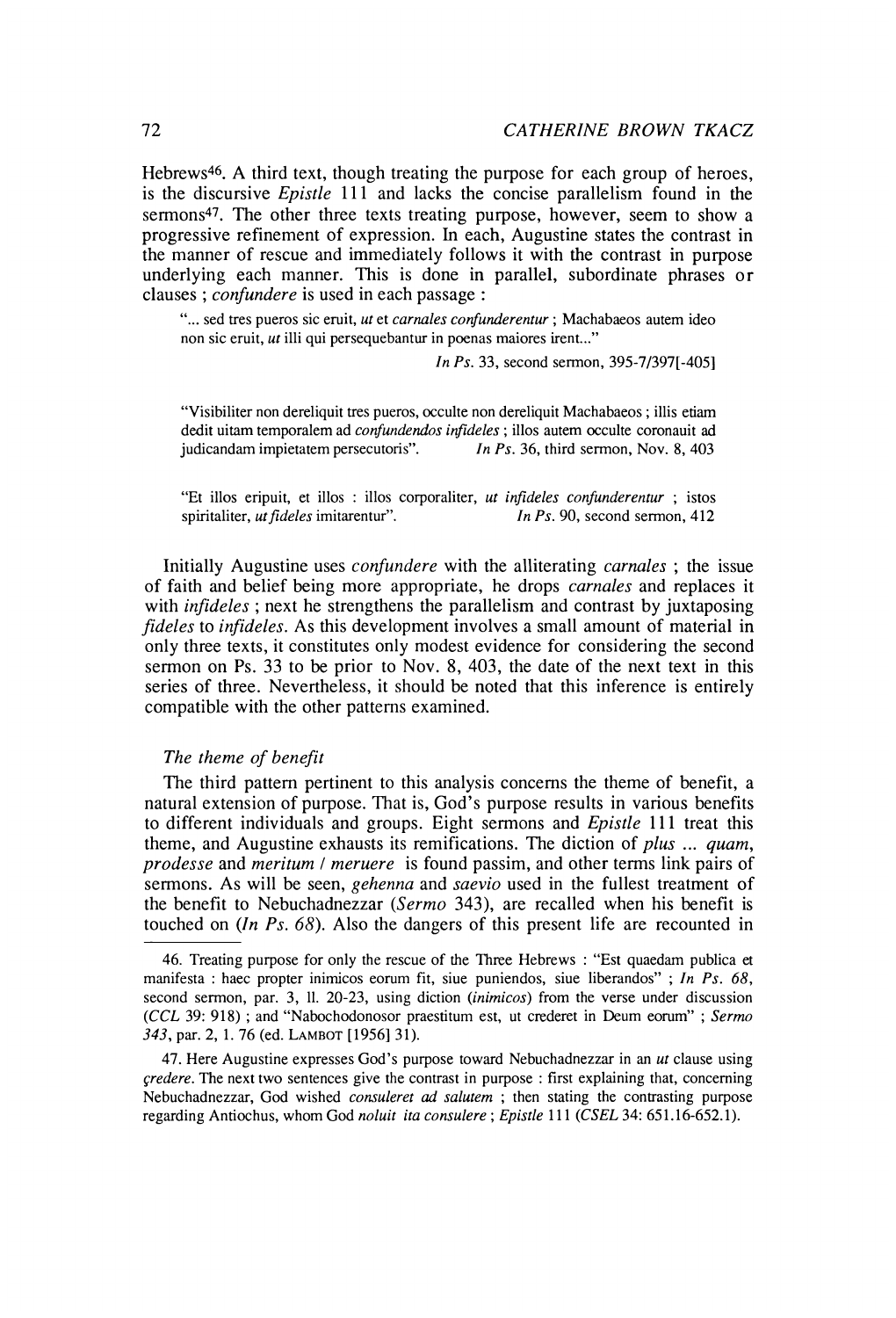the same terms in Augustine's last two sermons comparing the Seven Maccabees and the Three Hebrews.

In *In Ps. 33,* second sermon, Augustine compares two experiences of St. Peter, one in which (like the Three Hebrews) he was rescued by an angel, and another in which (like the Seven Maccabees) he was not rescued. Augustine concludes, "Forte *plus* eum exaudivit postea *quam* prius, quando ilium vere de omnibus pressuris eruit<sup>48</sup>". In this very early treatment of the comparison of the Seven Maccabees and the Three Hebrews, Augustine uses *plus* ... *quam* to compare, not their two experiences, but Peter's analagous experiences. The language *plus* ... *quam* will be used later to compare the two groups, and full discussion of benefit will be developed.

Somewhat surprisingly, his fullest early treatment of the theme of benefit focuses on neither group of saints, but on their persecutors. This is in *Sermo*  343, dated to May 397. Ten years later, in *In evang. Io.* he will treat the topic, using some of the same diction *(saevio, gehenna),* while contrasting Nebuchadnezzar to Christian kings. In *Sermo* 343, however, the benefit to the Babylonian monarch is treated in its own right. As in the sermon on Ps. 33, Augustine uses *plus* ... *quam* :

"Ut évadèrent flammas tres viri, Nabochodonosor *praestitum est,* ut crederei in Deum eorum. Nam qui eos potuit in manifesto liberare, potuit et in occulto coronare. Sed si illos in occulto coronasset, regem, qui *saevierat,* non liberasset. Salus corporis illorum, salus animae facta est illius. Uli Deum laudando *evaserunt,*  sed praesentes *ignes:* Ille in Deum credendo evasit, sed aeternas *gehennas. Plus*  ergo illi, *quam* illis *praestitum est.* Antiochus autem non erat dignus cui talia praestarentur, a quo Machabaei torquebantur : ideo illis igne tormentisque consumptis, exsultavit : sed 'qui se exaltât, humiliabitur'<sup>49</sup>".

Here both persecuting kings are named ; Nebuchadnezzar is benefited by witnessing the miracle which compels him to believe in God, but Antiochus was not worthy<sup>50</sup>. Augustine has used irony and paradox in this passage to make his point memorable.

Benefit is discussed in September of 403 in *Sermo 32*. At one point he has his auditors imagine being tempted to bear false witness because someone powerful threatens to harm them otherwise. He notes that God can avert such harm, but does so purposefully:

"si hoc illi videretur *prodesse* tibi ; et si nollet avertere, intellegere deberes quia non tibi permitteret evenire nisi et hoc sciret*prodesse* tibi<sup>5</sup> !".

Immediately after these statements about benefit, Augustine speaks of the Three Hebrews and then the Seven Maccabees. As in the homily of 395, he does not yet speak of the benefit to them of their experiences, but he does treat both benefit and them in the same passage.

<sup>48.</sup> *In Ps.* 33, second sermon, par. 22, 11. 24-26 *(CCL* 38: 296).

<sup>49.</sup> *Sermo 343* (ed. LAMBOT [1956] 30-31). The quotation is from Lk. 18: 14.

<sup>50.</sup> Hippolytus of Rome makes the same point ; see n. 7 above.

<sup>51.</sup> *Sermo 32,* par. 15, 11.278-81 *(CCL* 41: 406).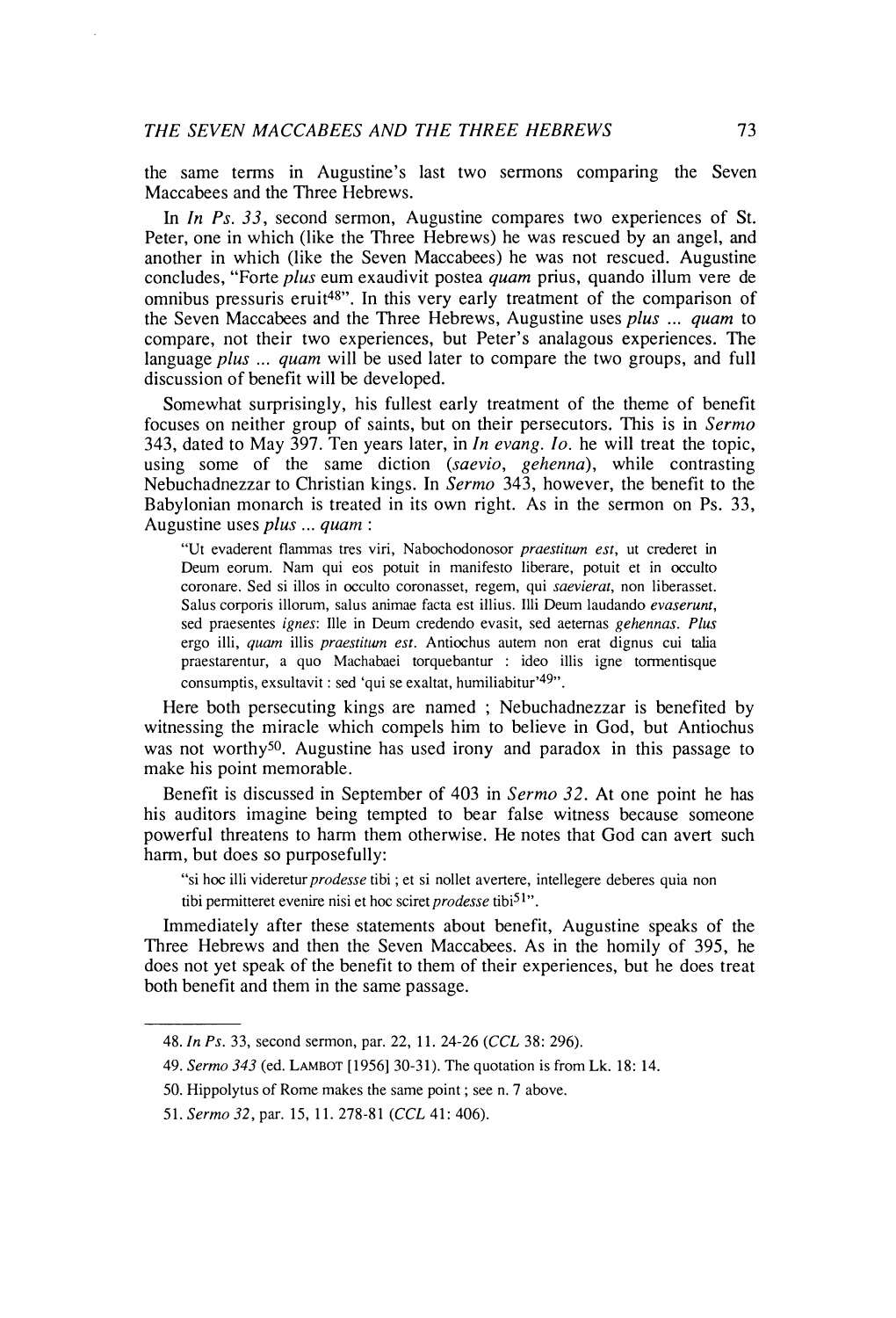On November 8 of the same year, 403, he preached his third sermon on Psalm 36. When focusing on the verse, "Quoniam Dominus amat judicium et non dereliquet sanctos suos", he notes that God chastises each son whom he receives and urges his hearers to be among those who merit *(merentur)* to be received. He speaks of the two groups of heroes. Not yet does he directly address their respective benefits, but he concludes : "Et nihil magnum acceperunt tres pueri, si non in aeternum conservarentur<sup>52</sup>".

This has similarities with *In Ps. 148* (405-08). Augustine again drew on the contrast of the two groups without mentioning benefit. It is interesting to note that he referred to merit in a related context, asking by what deaths martyrs deserved (meruerunt) to die<sup>53</sup>.

About the time of Easter in 407 Augustine recalls ideas and diction from *Sermo 343* when he compares the Three Hebrews and the Seven Maccabees in the eleventh treatise *In evang. Io.* He mentions benefit, still tangentially to the two groups, indicating that Christian kings have greater benefit than Nebuchadnezzar. Augustine thus criticizes Christian kings who do not protect Christians, comparing them unfavorably to Nebuchadnezzar who, converted by the miracle in the furnace, raged *(saevit)* to prohibit blasphemy. Augustine then compares the two groups of Old Testament heroes and asserts, *"Plus* est liberari de flamma gehennarum *quam* de fornace potestatis humanae". He marvels that Christian kings, who do not merely see the three boys freed from the fire but who are themselves freed from hell, fail to prevent martyrdoms<sup>54</sup>.

Nebuchadnezzar's conversion is touched on in the sermon *In Ps. 68,* written in the summer of 414. In it Augustine compares the two groups in a full paragraph, discussing *saeviens* Antiochus and briefly citing Nebuchadnezzar's conversion as the fruit of the Three Hebrews' delivery *(fructus liberationis)<sup>55</sup> .* 

In Augustine's sermon Sermo 301<sup>56</sup>, ca. 417, he rounds out his comparison of Antiochus and Nebuchadnezzar by distilling it into the same sort of short, parallel clauses he characteristically uses to compare the two groups of Old Testament heroes : "Nabuchodonosor meruit converti, Antiochus meruit obdurari". Notably, only *Sermo 343* and *Sermo 301* name both persecutors and discuss what each deserved<sup>57</sup>. This latter sermon connects the theme of benefit directly to merit. Augustine explicates the basis on which the seven brothers merited some suffering : both by "paterno merito" (2 Mac. 7) and for "peccata propria" they suffered "merito". Then he moves, in caput 3, through the familiar contrast of open and secret liberation, and, exhorting his audience, *sicut christiani intelligite,* he describes the greater benefit the Maccabees

- **54.** *In evang. Io., tr.* **11, par. 14** *(ßibl. Aug.* **71: 622-23).**
- 55. *In Ps. 68,* par. 3,11. 37-41 *(CCL* 918-19).
- 56. *Sermo 301,* cap. 1-3 *(PL* 38: 1380-81).

57. Both persecutors are named in *In Ps. 68,* second sermon (summer 414), but only the benefit to Nebuchadnezzar is indicated *(CCL* 39: 918-19).

<sup>52.</sup> *In Ps. 36,* third sermon, par. 9,11. 12-17, 40-41 *(CCL* 38: 374 75).

<sup>53.</sup> *In Ps. 148,* par. 11, line 27 *(CCL* 40: 2174).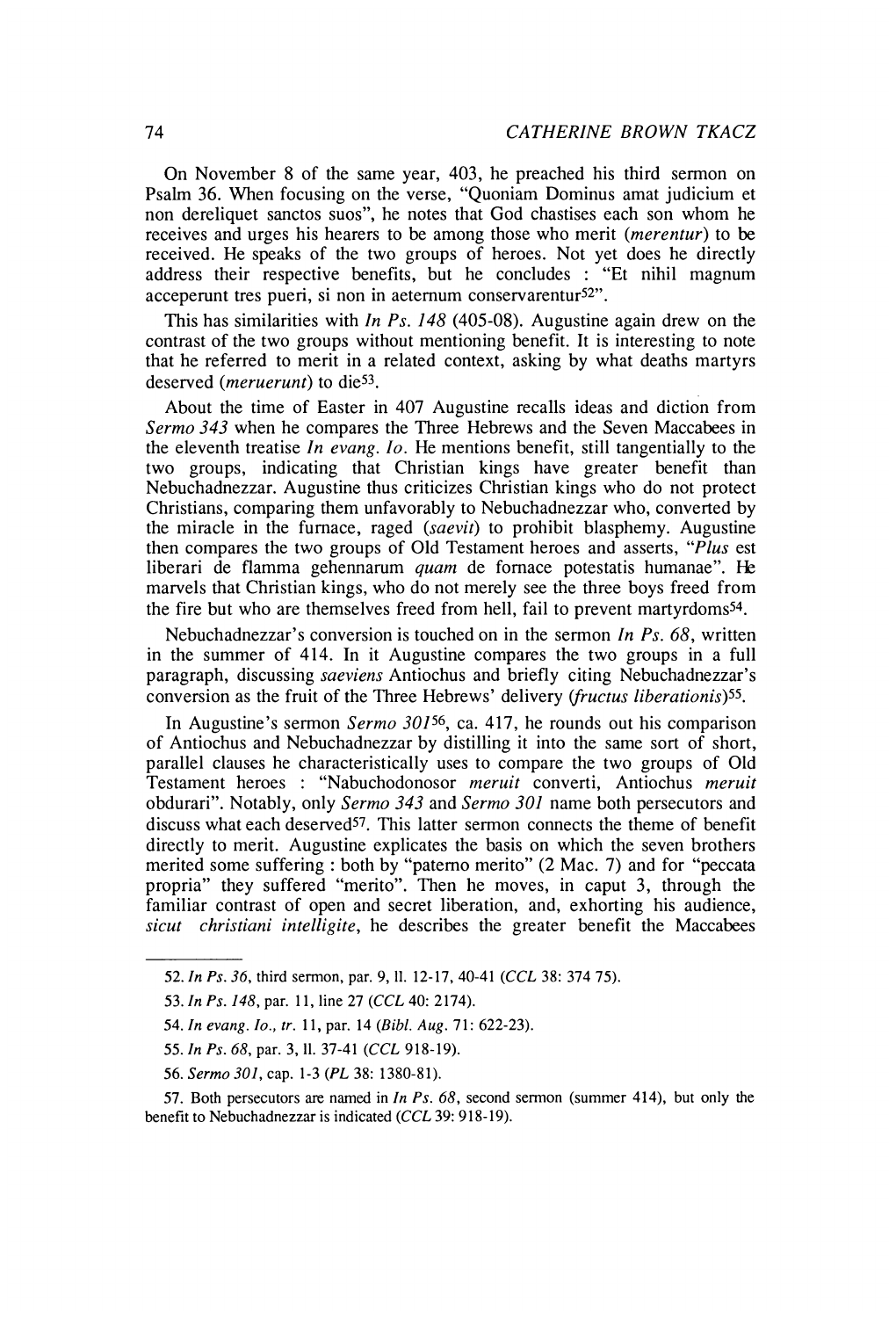enjoyed. Then he addresses the different treatments which Nebuchadnezzar and Antiochus merited :

"Illos visibiliter liberabat : istos invisibiliter coronabat. Uli quidem de morte liberati **sunt ; se**d *in hujus vitae tentatione manserunt:* **ab igne liberati** *ad pericula reservati* **;**  uno tyranno vieto, adhuc certaturi cum diabolo. Fratres mei, sicut christiani intelligite. Machabaei melius et tutius liberati sunt. Ab illis tribus vins, caeteris remanentibus, illa una *tentatio* superata est : ab istis ista vita finita, quae tota *tentatio* est. Deinde divino *judicio, occulto* procul dubio, sed tarnen justo, Nabuchodonosor meruit converti, Antiochus meruit obdurari. Ule invenit misericordiam, iste auxit superbiam."

Note that in comparing the two groups of Old Testament heroes he adds a new point : the three boys are freed from death "sed in hujus vitae tentatione manserunt : ab igne liberati ad pericula reservati".

The same point is made with the same details and diction in his next and last sermon on the subject : "tentatio" and "ad pericula istius saeculi servati sunt" recur in *Sermo 286,* in honor of Sts. Gervasius and Protasius, preached in or after 425<sup>58</sup>. The *caput* devoted to the two groups bears the heading "Martyribus et Machabaeis *plus praestitum, quam* tribus pueris ab igne liberatis". Augustine first describes the benefit to Nebuchadnezzar, observing that if the three had died in the fire, "huic non *prodesset".* Then Augustine compares the two groups and asks if God loved the three more than *(plus quam)* the seven. He at once continues :

"Major corona data est Machabaeis. Certe illi *evaserunt ignes,* sed *ad pericula istius saeculi servati sunt:* illi in ignibus omnia pericula finierunt. Non ulterios restabat ulla *tentatio*, sed sola coronatio. Ergo plus acceperunt Machabaei<sup>59</sup>".

Note that the *pericula* in which the Three Hebrews remain are in contrast to *omnia pericula* which the Machabees have ended, and that *tentatio* is contrasted with rhetorical neatness and rhyme to *coronatio,* both emphasized by final position. This appears to be a development from *Sermo 301.* Thus, Augustine's last handling of the theme of the two groups contains his fullest statement of the benefits to them.

## *Statements about God*

Another pattern of interest in Augustine's handling of this theme is in statements about God. Of the fourteen texts considered in this study, only six

<sup>58.</sup> These Milanese martyrs were celebrated in the Carthaginian calendar and in martyrologies on "die junii decima nona" ; *PL* 38: 1297, note b. Augustine was present in Milan on June 17, 386, when the martyrs' corpses were discovered and a blind man who touched their cerements regained his sight. For the date, see BROWN, *Augustine,* p. 74. Augustine describes the healing three times : in *Confessiones* 9.7, second paragraph, written around 397 (for date, see BROWN, p. 161) ; in his discussion of miracles in *De civitate Dei* 22.8.37-44 *(CCL*  48: 816) ; and in the sermon for their feastday. The passage in the *Confessiones* has modest similarities with the sermon, but they are insufficient to suggest anything about the date of the latter.

<sup>59.</sup> *Sermo 286,* cap. 7 *(PL* 38: 1300).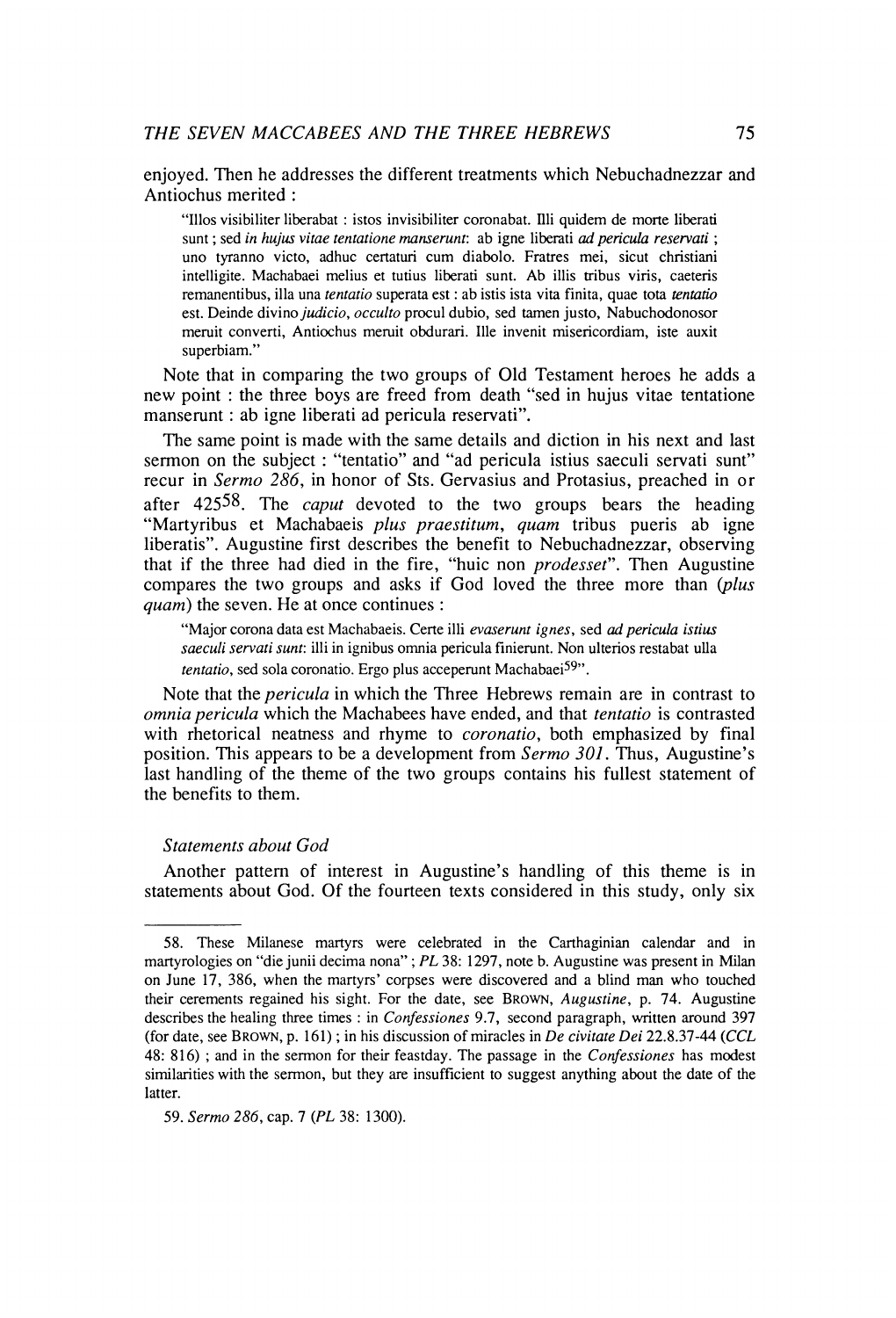have two-part sentences identifying the God of the three boys as the God of the Maccabees.

"Adfuit ergo Deus eorum ; numquid defuit Deus Machabaeorum ?"

*Sermo 343* (May 397)

"Non enim alius deus istorum, alius illorum, aut istis adfuit, istos defuit, aut istis est opitulatus aut istis iratus. Idem ipse deus est..."

"Idem ipse fuit Deus trium puerorum, qui fuit Machabaeorum" *Sermo 32* (403)

"Numquid non ipse est Deus Machabaeorum, qui et trium puerorum ?"

*In evang. Io.* **(407)** 

"Ergo illis Deus aderat, hoc deseruerat? Absit ; imo utrisque adfuit..."

*Sermo 301* (ca. 417)

"Ipse fuit Deus trium puerorum, qui fuit Deus Machabaeorum."

*Sermo 286* (in or after 425)

Only the two sermons from 397 use *adfuit... defuit.* The two clause pattern is set in *Sermon 343,* and in *Sermo 32* it is refined so that *Machabaeorum* is balanced by *trium puerorum.* The paired clauses in *In evang. Io.* use *numquid*  and the question format of *Sermo 343<sup>60</sup> . Sermo 301* also uses a question and uses the contrast of *adfuit... de-* found in both sermons preached in 397. With *Sermo 286* Augustine recaps the positive assertions of *Sermo 32.* The closeness of the statements in *Sermo 286* and *Sermo 32* is striking ; they differ only in that each has one word not in the other.

## *Conclusion*

The discovery of Mayence 50 allows a significant refinement of the date of *In Ps. 33,* second sermon. Mayence 50 introduces Saint Augustine's normative manner of contrasting the treatments of the two Old Testament groups. Because *In Ps. 33,* second sermon, lacks even a trace of the normative diction from its statement of the same contrast, it is probable that it was written before Mayence 50. This narrows Zarb's eleven-year span to simply 395-7/397.

<sup>60.</sup> *Numquid* is used in eight passages treating the two Old Testament groups ; in the first six it is used in (or, in *Sermo 32,* right before) sentences comparing them, and in the last two, from 414, it is used in a sentence about the rescue of saints generally in *In Ps. 68* and in a sentence about St. Crispina in *In Ps. 137 ; In Ps. 33,* second sermon, par. 22.12-13 *(CCL* 38: 296) ; *In Ps. 148,* par. 11.32-33 *(CCL* 40: 2174) ; *In Ps. 36,* third sermon, par. 9.28-31 *(CCL* 38: 375) ; *Sermo 32,* 281-84 *(CCL* 41: 406) ; then come *In evang. Io.* and *Sermo 343,* par. 2, quoted above ; *In Ps. 68,* second sermon, par. 3.14-15 *(CCL* 39. 918) ; and *In Ps. 137,* 14.26- 27 *(CCL* 40: 1988).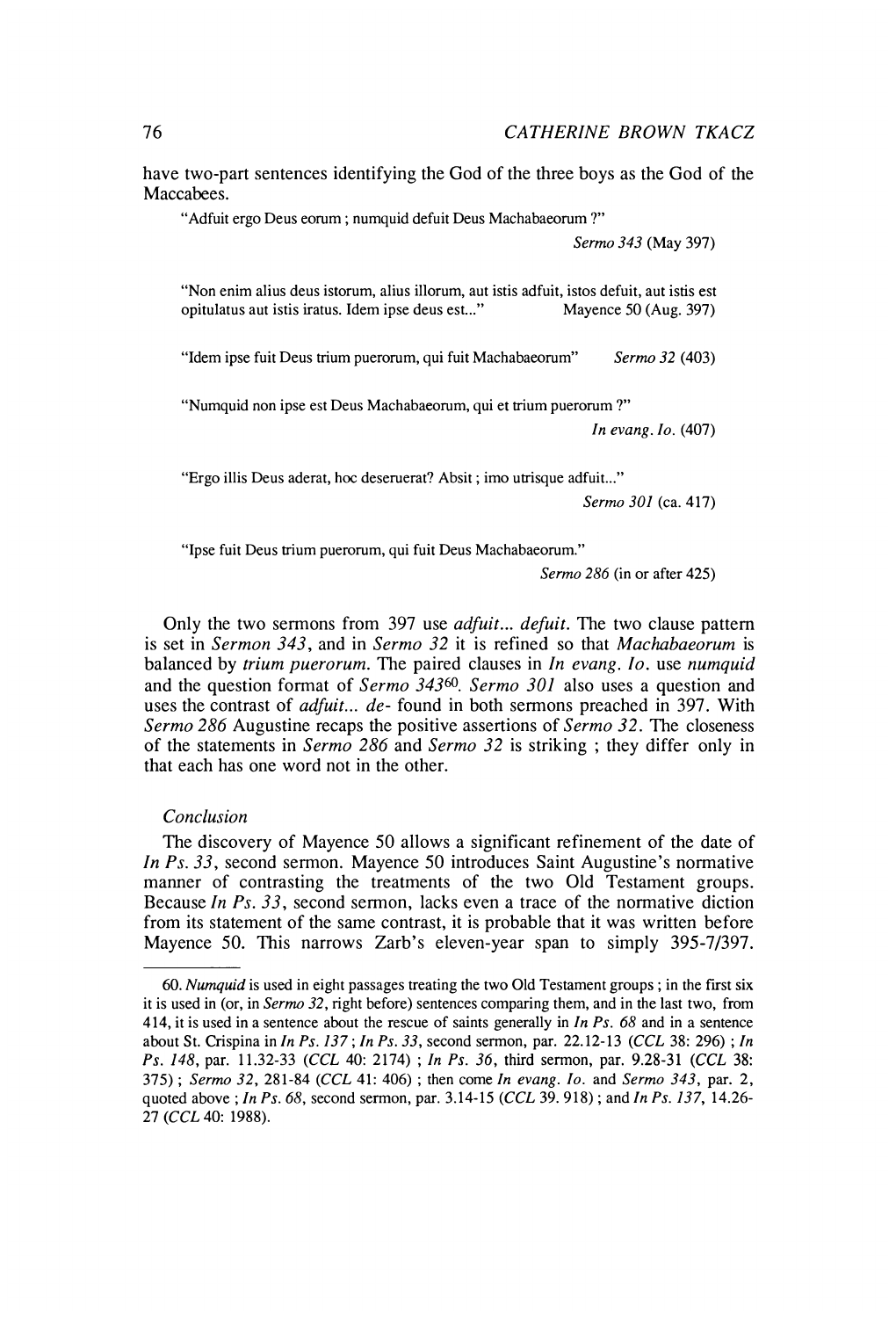Without Mayence 50, Zarb's dating could only be confirmed, not refined, by the evidence of the contrast in the eleven other sermons. Corroborating the inference made on the basis of Augustine's statements contrasting the treatments of the Seven Maccabees and the Three Hebrews is the modest evidence of how he expresses God's purpose, which suggests that *In Ps. 33,*  second sermon, was probably written before November 8, 403. Because this evidence is too slight to provide in itself a firm basis for dating, again, it is the existence of Mayence 50 which is crucial to refining the date of the second sermon on Psalm 33.

In creating the theme of the contrast between the Seven Maccabees and the Three Hebrews, Augustine shows pastoral insight, for he thereby removes a potential doubt for his auditors. In his fourteen treatments of the theme over the course of twenty-nine to thirty-three years, he explored all its implications and paradoxes. To the benefit enjoyed by Nebuchadnezzar because he beheld the miracle in the furnace, Augustine returned often, treating it in *Sermo 343, In evang. Io., tr.* 11, *In Ps. 68,* and *Sermo 301.* Comparing the lots of the two groups of saints, Augustine gradually ekes out the full paradox of their different fates. Consistently he asserts the central paradox, that both groups were equally loved and in the presence of God, despite the difference in what happened to them. In 403 he makes it clear that in the miraculous rescue of the Three Hebrews they would have received *nihil magnum* if they were not also saved eternally. Finally, in his last treatment of the theme, he argues that the seven brothers received more, because they were beyond temptation and sure of heaven. Thus does the thoughtful Augustine explore the mystery of the two sets of saints whom God *aperte liberavit* and *occulte coronavit*.

> Catherine BROWN TKACZ 1503 East Courtland Avenue Spokane, Washington 99203 U.S.A.

RÉSUMÉ : C'est un thème propre à saint Augustin que le contraste entre les Sept Maccabées qui subirent la torture et la mort, et les Trois Jeunes Hébreux gardés sains et saufs dans la fournaise ardente. Augustin montre la sollicitude du pasteur, l'engagement du théologue, et le goût du rhéteur pour les paradoxes lorsqu'il traite ce thème dans treize sermons et une lettre. Il explique pourquoi Dieu sauva un groupe de saints dans leur corps tandis qu'il laissa périr l'autre, car Augustin sait bien qu'une compréhension erronée de ces événements pourrait ramener un chrétien qui prie pour obtenir le secours à douter de sa propre valeur ou de l'amour de Dieu, au cas où la prière semble rester sans réponse. Dieu sauva les âmes des saints des deux groupes, mais seuls les trois Hébreux furent sauvés *aperte.* Augustin, en neuf textes, épuise le sujet des bienfaits conférés par les deux groupes. Il fait remarquer que Nebuchadonosor profita du miracle, car il se convertit après l'avoir observé, tandis qu'Antiochus, manquant de mérite, n'en profita pas. Augustin se heurte à ce paradoxe, que Dieu semble avoir aimé également les Maccabées qu'il laissa mourir sous la torture et les jeunes Hébreux qu'il sauva de la mort. L'évêque d'Hippone fait remarquer que les jeunes Hébreux n'auraient pas reçu grand'chose en restant intacts dans leur corps s'ils avaient perdu leur âmes. D'autre part, les sept Maccabées reçurent le meilleur don en étant libérés de toute tentation. Ce qui est même mieux,